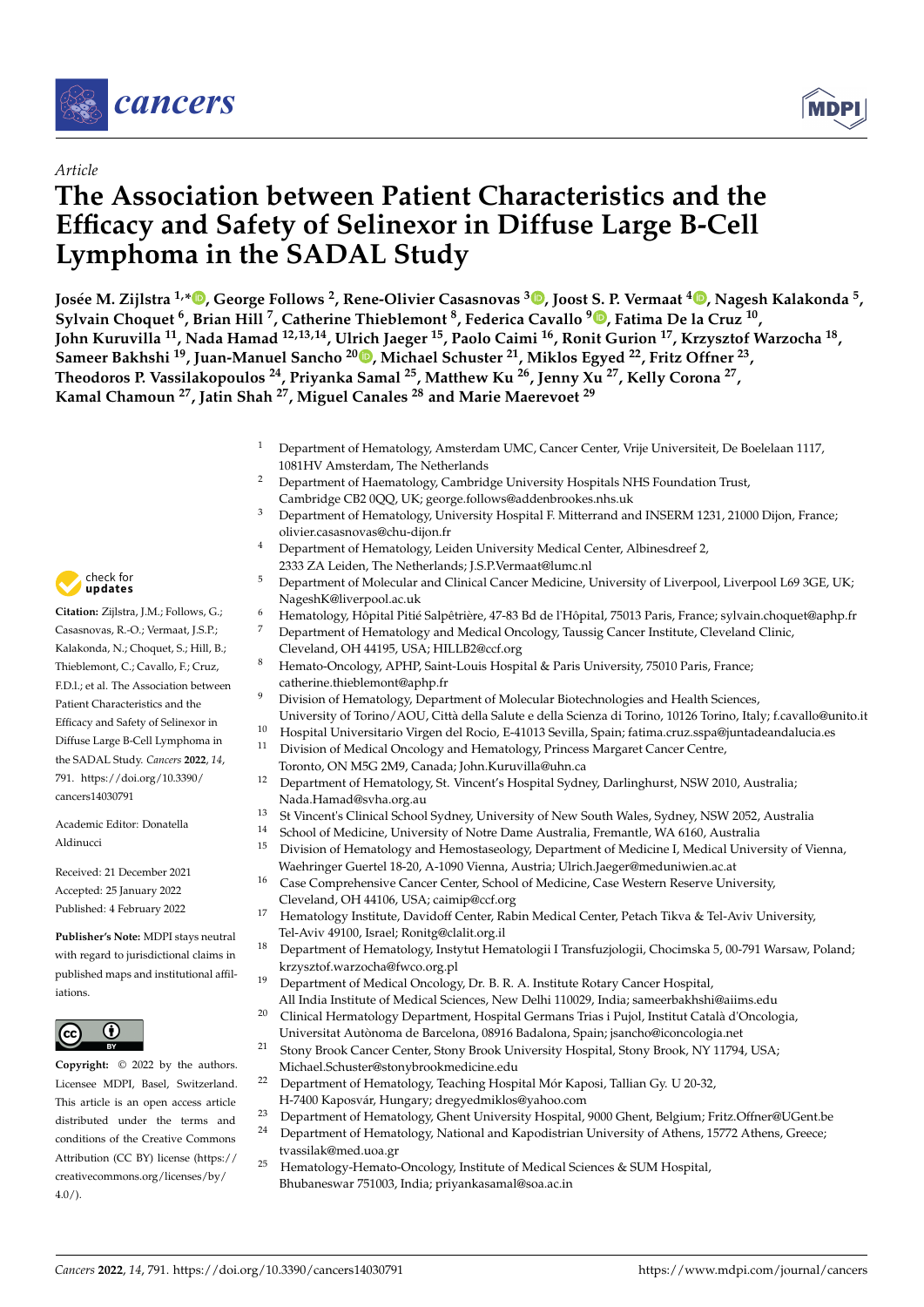- <sup>26</sup> Department of Haematology, St.Vincent's Hospital, University of Melbourne, Melbourne, VIC 3065, Australia; matthew.ku@svha.org.au
- <sup>27</sup> Karyopharm Therapeutics, Newton, MA 02459, USA; jxu@karyopharm.com (J.X.); kcorona@karyopharm.com (K.C.); kamal.chamoun@karyopharm.com (K.C.); jshah@karyopharm.com (J.S.)
- <sup>28</sup> Department of Hematology, Autonoma University, La Paz University Hospital, 28046 Madrid, Spain; miguel.canales@salud.madrid.org
- <sup>29</sup> Department of Hematology, Institut Jules Bordet, 1070 Brussels, Belgium; marie.maerevoet@bordet.be
- **\*** Correspondence: j.zijlstra@amsterdamumc.nl; Tel.: +31-204-442-604

**Simple Summary:** Diffuse large B-cell lymphoma (DLBCL) is a complex disease. A combination of immunotherapy and chemotherapy is used to treat DLBCL at initial diagnosis. Additional treatments are available when DLBCL does not respond to initial treatment; however, for many patients, DLBCL will stop responding to treatment (relapse) or may not respond at all (refractory). Selinexor is a novel, oral medication that belongs to a class of drugs called selective inhibitors of nuclear export, and it works by killing cancer cells in patients with DLBCL that has relapsed after or is refractory to at least two treatments. When deciding on a course of treatment, it is useful for physicians to know which frequently described clinical characteristics of DLBCL affect the activity and tolerability of selinexor. We found that selinexor showed similar activity and tolerability across most of the frequently described clinical characteristics assessed.

**Abstract:** Selinexor, an oral selective inhibitor of nuclear export, was evaluated in the Phase 2b SADAL study in patients with diffuse large B-cell lymphoma (DLBCL) who previously received two to five prior systemic regimens. In post hoc analyses, we analyzed several categories of patient characteristics (age, renal function, DLBCL subtype, absolute lymphocyte count, transplant status, number of prior lines of therapy, refractory status, Ann Arbor disease stage, and lactate dehydrogenase) at baseline, i.e., during screening procedures, to determine their potential contributions to the efficacy (overall response rate [ORR], duration of response [DOR], overall survival [OS]) and tolerability of selinexor. Across most categories of characteristics, no significant difference was observed in ORR or DOR. OS was significantly longer for patients  $< 65$  vs.  $\geq 65$  years, and for those with lymphocyte counts  $\geq 1000/\mu L$  vs. < 1000/ $\mu$ L or lactate dehydrogenase  $\leq$  ULN vs. > ULN. The most common adverse events (AEs) across the characteristics were thrombocytopenia and nausea, and similar rates of grade 3 AEs and serious AEs were observed. With its oral administration, novel mechanism of action, and consistency in responses in heavily pretreated patients, selinexor may help to address an important unmet clinical need in the treatment of DLBCL.

**Keywords:** selinexor; diffuse large B-cell lymphoma; exportin 1; SADAL study

#### **1. Introduction**

Diffuse large B-cell lymphoma (DLBCL) is a complex disease that progresses rapidly and has variable clinical outcomes. It is the most common subtype of non-Hodgkin lymphoma (NHL) accounting for 40% of NHL cases worldwide [\[1\]](#page-13-0). Although DLBCL may be diagnosed in people of all age groups, its incidence is highest among people 65–74 years [\[2\]](#page-13-1).

Clinical characteristics associated with a disease may affect the selection and outcome of treatment regimens. For DLBCL, the immunochemotherapy combination of rituximab with cyclophosphamide, doxorubicin, vincristine, and prednisone is the established frontline treatment, curing up to 60% of patients treated with a full course of therapy [\[3](#page-13-2)[–5\]](#page-13-3). Potentially curative salvage therapy for patients with relapsing or refractory  $(R/R)$  disease includes high-dose chemotherapy followed by autologous stem cell transplantation (ASCT). Chimeric antigen receptor (CAR)-T cell therapy is a more recently approved treatment for R/R DLBCL and, similar to ASCT, CAR-T is limited by availability and patient eligibility [\[6,](#page-13-4)[7\]](#page-13-5). Patients who are not candidates for intensive chemotherapy, ASCT, or CAR-T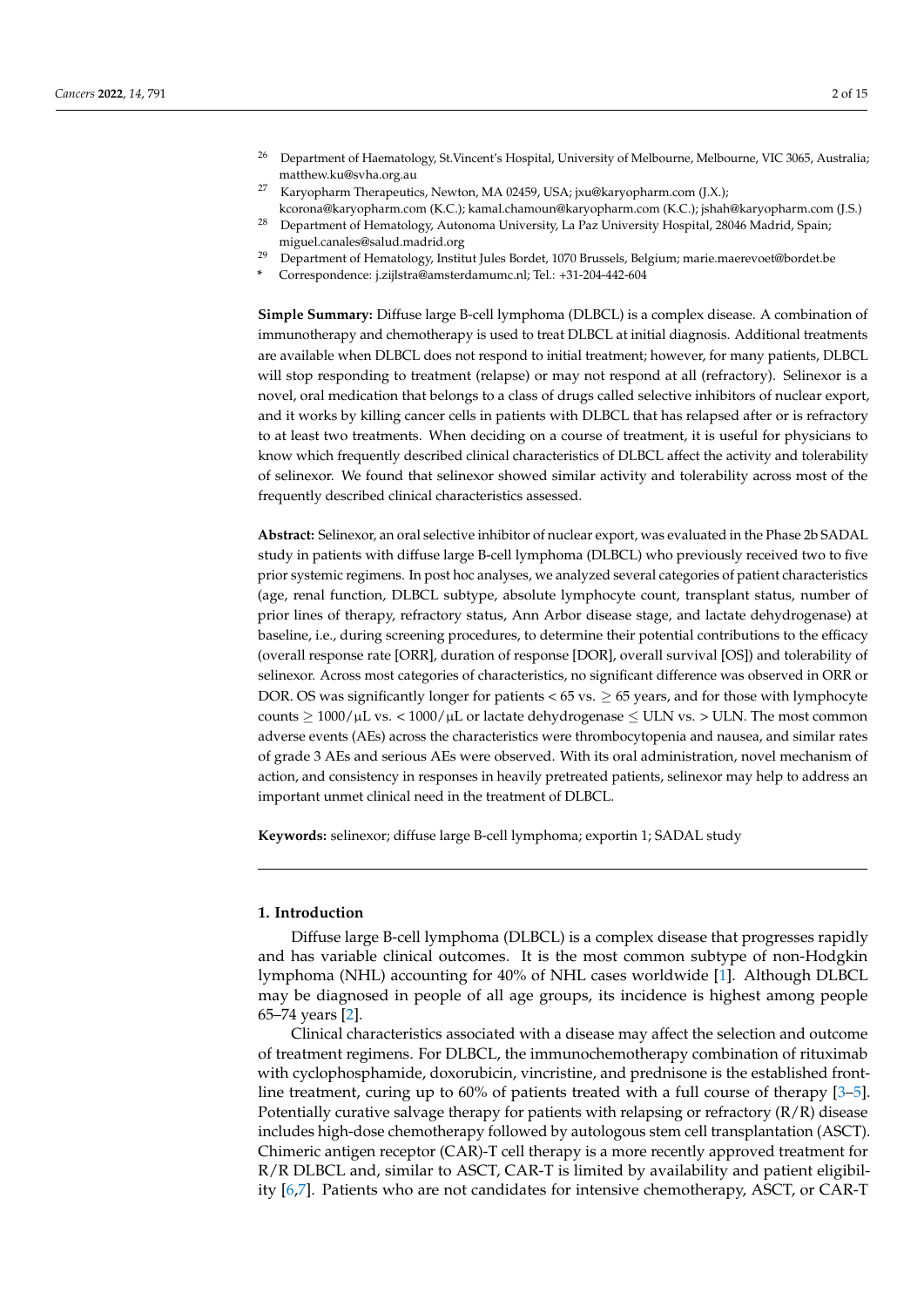therapy are offered non-curative therapies including chemotherapy combinations with targeted agents or targeted agents alone.

Exportin 1 (XPO1) is the major nuclear exporter of tumor suppressor proteins (TSPs) such as p53, FOXO, IκB, and Rb, and the mRNA cap-binding protein eIF4E [\[8](#page-14-0)[–10\]](#page-14-1). XPO1 overexpression is observed in many types of cancer including DLBCL, and higher levels of XPO1 are associated with poor prognosis in DLBCL [\[11\]](#page-14-2) and other cancers [\[12\]](#page-14-3). XPO1 overexpression leads to the nuclear export and functional inactivation of TSPs and enhances the levels of eIF4E-associated oncoproteins such as c-Myc [\[13–](#page-14-4)[15\]](#page-14-5). Selinexor is a first-inclass selective inhibitor of nuclear export (SINE) compound that selectively binds and inactivates XPO1. Inactivation of XPO1 forces the nuclear retention and reactivation of cell cycle regulators and reduces the concentration of the oncoproteins, several of which play critical roles in NHL [\[8](#page-14-0)[,16](#page-14-6)[–18\]](#page-14-7).

Based on results from the Selinexor Against Diffuse Aggressive Lymphoma (SADAL) study [\[19\]](#page-14-8), the US Food and Drug Administration in 2020 approved the use of single-agent selinexor for the treatment of adult patients with DLBCL that is de novo or transformed from follicular lymphoma after at least two prior lines of systemic therapy [\[20\]](#page-14-9).

In this report, we describe the results of the post hoc analyses of baseline characteristics for patients with R/R DLBCL from the SADAL study. The objective of the analyses in this report was to determine whether clinically important differences exist in the efficacy and safety of selinexor based on clinical characteristics frequently described in patients with DLBCL.

## **2. Materials and Methods**

## *2.1. Study Design*

SADAL was an open-label, phase 2b study carried out at 59 sites in 19 countries. Details on the design of the study (NCT02227251) have been reported elsewhere [\[19\]](#page-14-8).

#### *2.2. Endpoints*

The efficacy endpoints examined in these post hoc analyses include overall response rate (ORR), the primary endpoint of the SADAL study, duration of response (DOR), and overall survival (OS).

## *2.3. Baseline Characteristics*

In these post hoc analyses, we examined the clinical characteristics recorded at baseline, i.e., during screening procedures for patients enrolled in the SADAL study, to determine whether the characteristics, which are frequently described in patients with DLBCL, are associated with differences in the efficacy and safety of selinexor. The clinical characteristics included in these analyses are: (1) age, <65 years vs.  $\geq$ 65 years; (2) renal function, creatinine clearance (CrCL)  $\leq 60$  mL/min vs.  $> 60$  mL/min; (3) DLBCL subtypes, germinal center B-cell (GCB) vs. non-GCB; (4) absolute lymphocyte count (ALC),  $\langle$ 1000/ $\mu$ L vs.  $\geq$ 1000/ $\mu$ L; (5) prior ASCT or transplant ineligible; (6) number of prior lines of therapy, 2 vs.  $\geq$ 3 prior lines; (7) refractory disease status, progressive disease (PD) < 6 months from first-line therapy (primary refractory) vs.  $PD \ge 6$  months from first-line (non-primary refractory); (8) Ann Arbor stage 1 or 2 vs. stage 3 or 4; and (9) lactate dehydrogenase (LDH) level, >ULN vs. ≤ULN.

#### *2.4. Statistical Analyses*

The primary analysis of the SADAL study was based on a one-sided exact test at an  $\alpha$  level of 0.025 to detect a minimum of 25% of patients with a partial response or better against a value of 15% under the null hypothesis with 80% power [\[19\]](#page-14-8). These post hoc analyses of the SADAL study included the modified intention-to-treat (mITT) population, i.e., 134 patients who received 60 mg selinexor twice weekly until disease progression or unacceptable toxicity.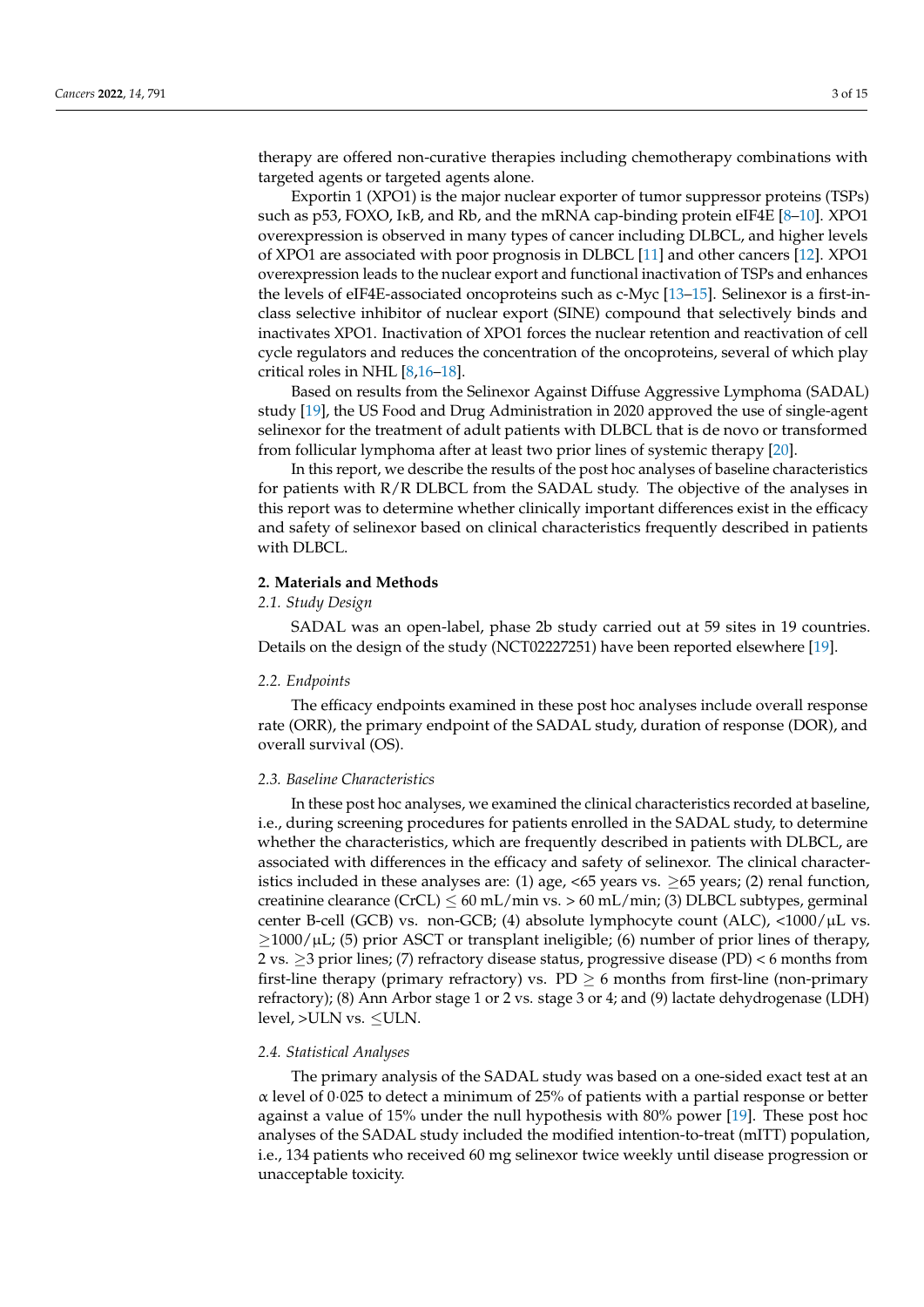At data cutoff (1 August 2019), the primary analysis of ORR was calculated in the mITT population with the exact 2-sided 95% CI [\[19\]](#page-14-8). Summary statistics were computed and displayed for each subgroup and according to each assessment timepoint.

Summary statistics for continuous variables minimally included number, mean, standard deviation, minimum, median, and maximum. Frequencies and percentages are presented for categorical variables and a 2-sided 95% exact confidence interval (CI) for ORR. The chi-squared test was used to compare proportions between subgroups. For time-toevent variables, the Kaplan–Meier method was used for descriptive summaries. Log-rank test and Cox proportional hazards model were used to compare survival distributions between subgroups. Statistical analyses were performed using SAS (version 9.4).

## **3. Results**

The SADAL study was initially designed as a randomized trial to evaluate two doses of selinexor, 60 mg and 100 mg, administered twice weekly. A preplanned interim analysis showed that the higher dose of 100 mg had similar levels of efficacy and was associated with greater toxicity compared with the 60-mg dose; consequently, the 100 mg dose was discontinued [\[19\]](#page-14-8). The median time from last systemic therapy to the start of treatment with selinexor was 5.4 months.

#### *3.1. Demographics*

The demographics of the patients included in this analysis are summarized in Table [1.](#page-4-0) The median age was 67 years with 44.8% of patients ≥70 years. Most patients were men (59%), median of two prior treatment regimens (range 2–5), 41% of patients received three or more prior treatment regimens, and 29.9% previously underwent an ASCT.

### *3.2. Duration of Selinexor Treatment*

The median duration of selinexor treatment was 9 weeks (range 1–193) for the 134 patients in these post hoc analyses who comprised the mITT population in the SADAL study. Patients with a longer median duration of treatment with selinexor were those who were  $<$  65 years (13.5 weeks), prior ASCT (16 weeks), or with LDH  $\leq$  ULN (15 weeks).

The median time on selinexor for responders was 214 days (range 53–1351) compared with 43 days (range 1–288) for those who did not have at least a PR on treatment. Among the patients who received at least two cycles of treatment, ORR was 52%.

## *3.3. Efficacy*

The relationship between the baseline characteristics and the efficacy endpoints of selinexor are summarized in Table [2.](#page-5-0) Kaplan–Meier analyses of OS based on each characteristic are shown in Figure [1.](#page-7-0)

## 3.3.1. Age

ORR was numerically higher in patients <65 years (36.5%) compared with patients  $\geq$  65 years (24.4%) ( $p = 0.19$ ); however, DOR was similar (9.2 months vs. 9.7 months, hazard ratio [HR] 0.95 [95% CI 0.37–2.48], *p* = 0.94) between the age groups at baseline. Median OS was 7.8 months for older patients compared with the significantly longer median OS of 13.7 months for patients <65 years (HR 1.65 [95% CI 1.03–2.64], *p* = 0.04).

## 3.3.2. Renal Function

ORR was similar for patients with baseline CrCl  $\leq 60$  mL/min or >60 mL/min (29.7%) vs.  $28.9\%$  [ $p = 1.00$ ]), and DORs were numerically though not significantly different for patients with CrCl  $\leq 60$  mL/min vs. >60 mL/min (23.0 months vs. 9.2 months, HR 0.51 [95%CI 0.16–1.60],  $p = 0.24$ ). Median OS for patients with CrCl  $\leq 60$  mL/min was not significantly different than that for patients with CrCl > 60 mL/min (7.8 months vs. 9.1 months, HR 1.14 [95% CI 0.70–1.42], *p* = 0.59).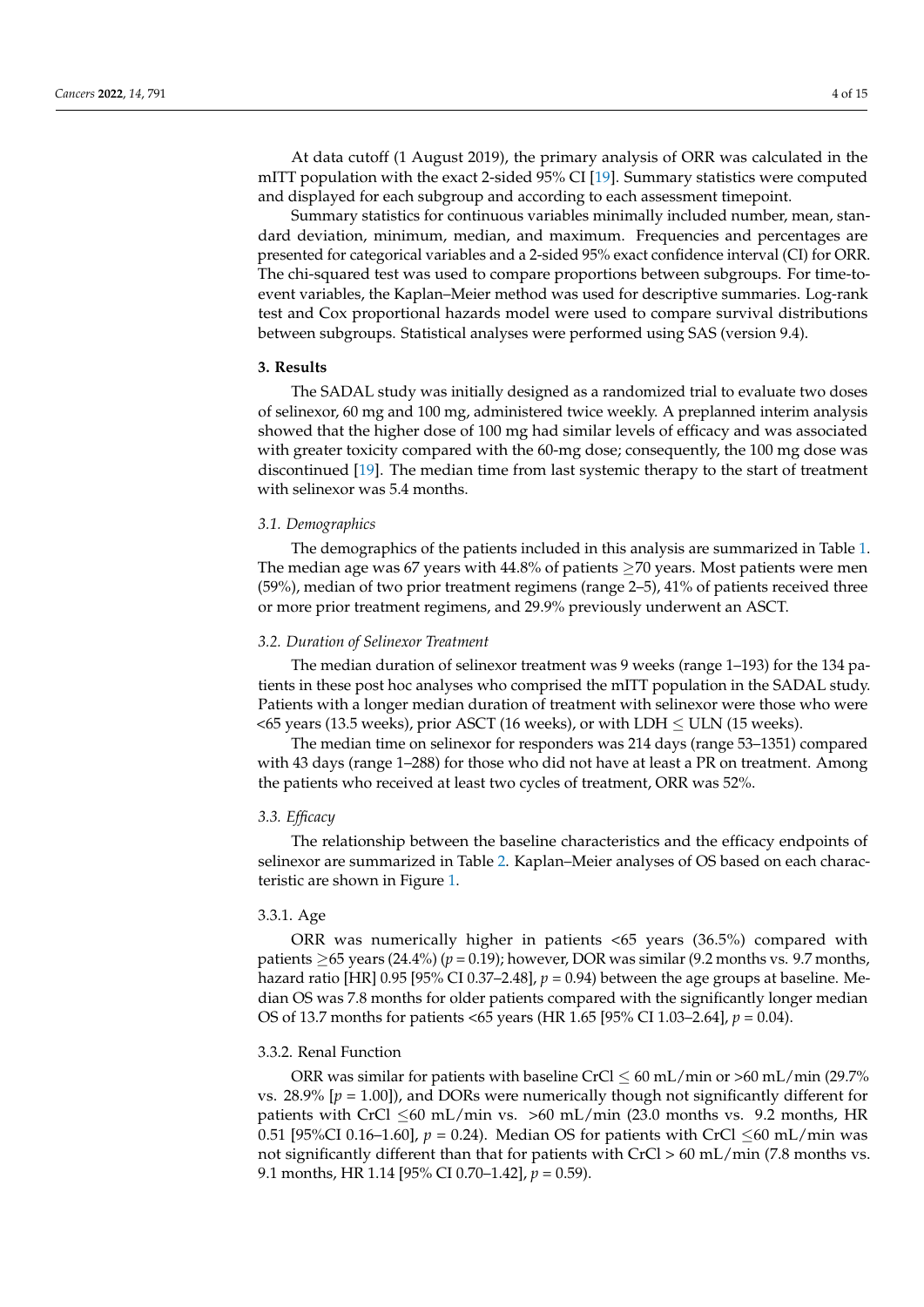<span id="page-4-0"></span>

|                                                  |                          |                               | <b>THEIR IN DELIVERATION</b>   |                            |                                 |                                    |                                 |                                            |                          |                         |                          |                          |                          |
|--------------------------------------------------|--------------------------|-------------------------------|--------------------------------|----------------------------|---------------------------------|------------------------------------|---------------------------------|--------------------------------------------|--------------------------|-------------------------|--------------------------|--------------------------|--------------------------|
|                                                  |                          | Age                           |                                | <b>CrCl</b>                |                                 | ALC <sup>a</sup>                   |                                 | Transplant                                 |                          | <b>Stage of Disease</b> |                          | LDH <sup>b</sup>         | <b>Total</b>             |
| Characteristic                                   | <65 years<br>$(n = 52)$  | $\geq$ 65 years<br>$(n = 82)$ | $\leq$ 60 mL/min<br>$(n = 37)$ | $>60$ mL/min<br>$(n = 97)$ | $<$ 1000/ $\mu$ L<br>$(n = 71)$ | $\geq$ 1000/ $\mu$ L<br>$(n = 61)$ | <b>Prior ASCT</b><br>$(n = 40)$ | <b>Transplant Ineligible</b><br>$(n = 94)$ | 1 or 2<br>$(n = 33)$     | 3 or 4<br>$(n = 101)$   | >ULN<br>$(n = 69)$       | $\leq$ ULN<br>$(n = 62)$ | $(N = 134)$              |
| Median age,<br>years<br>(min, max)               | 57<br>(35, 64)           | 73<br>(65, 91)                | 74<br>(52, 91)                 | 65<br>(35, 83)             | 67<br>(35, 91)                  | 67<br>(44, 87)                     | 64<br>(41, 77)                  | 69.5<br>(35, 91)                           | 70<br>(35, 87)           | 67<br>(41, 91)          | 65<br>(35, 86)           | 69<br>(41, 91)           | 67<br>(35, 91)           |
| $≥70, n$ (%)                                     | $\overline{0}$           | 60<br>(73.2)                  | 26<br>(70.3)                   | 34<br>(35.1)               | 33<br>(46.5)                    | 26<br>(42.6)                       | 13<br>(32.5)                    | 47<br>(50.0)                               | 18<br>(54.5)             | 42<br>(41.6)            | 30<br>(43.5)             | 30<br>(48.4)             | 60<br>(44.8)             |
| Male, $n$ (%)                                    | $32\,$<br>(61.5)         | 47<br>(57.3)                  | 14 (37.8)                      | 65<br>(67.0)               | 43<br>(60.6)                    | 35<br>(57.4)                       | 27<br>(67.5)                    | 52<br>(55.3)                               | 15<br>(45.5)             | 64<br>(63.4)            | 41<br>(59.4)             | 37<br>(59.7)             | 79<br>(59.0)             |
| <b>DLBCL</b><br>subtype,<br>$n(\sqrt[6]{\circ})$ |                          |                               |                                |                            |                                 |                                    |                                 |                                            |                          |                         |                          |                          |                          |
| GCB                                              | 28<br>(53.8)             | 35<br>(42.7)                  | 15(40.5)                       | 48<br>(49.5)               | 31<br>(43.7)                    | 31<br>(50.8)                       | 25<br>(62.5)                    | 38<br>(40.4)                               | 15<br>(45.5)             | 48<br>(47.5)            | 33<br>(47.8)             | 28<br>(45.2)             | 63<br>(47.0)             |
| Non-GCB                                          | 21<br>(40.4)             | 45<br>(54.9)                  | 21 (56.8)                      | 45<br>(46.4)               | 39<br>(54.9)                    | 26<br>(42.6)                       | 13<br>(32.5)                    | 53<br>(56.4)                               | 17<br>(51.5)             | 49<br>(48.5)            | 35<br>(50.7)             | 30<br>(48.4)             | 66<br>(49.3)             |
| Non-classified                                   | 3<br>(5.8)               | $\overline{2}$<br>(2.4)       | $\mathbf{1}$<br>(2.7)          | $\overline{4}$<br>(4.1)    | 1<br>(1.4)                      | $\overline{4}$<br>(6.6)            | 2<br>(5.0)                      | 3<br>(3.2)                                 | 1<br>(3.0)               | $\overline{4}$<br>(4.0) | 1<br>(1.4)               | $\overline{4}$<br>(6.5)  | 5<br>(3.7)               |
| No. prior<br>regimens                            |                          |                               |                                |                            |                                 |                                    |                                 |                                            |                          |                         |                          |                          |                          |
| Median<br>(min, max)                             | $\overline{2}$<br>(2, 5) | $\overline{2}$<br>(2, 5)      | $\overline{2}$<br>(2, 5)       | 2<br>(2, 5)                | 2<br>(2, 5)                     | 2<br>(2, 5)                        | 2<br>(2, 5)                     | $\overline{2}$<br>(2, 5)                   | $\overline{2}$<br>(2, 5) | 2<br>(2, 5)             | $\overline{2}$<br>(2, 5) | $\overline{2}$<br>(2, 5) | $\overline{2}$<br>(2, 5) |
| $2, n$ (%)                                       | 30(57.7)                 | 49 (59.8)                     | 21(56.8)                       | 58<br>(59.8)               | 44<br>(62.0)                    | 34<br>(55.7)                       | 21(52.5)                        | 58<br>(61.7)                               | 19<br>(57.6)             | 60<br>(59.4)            | 40<br>(58.0)             | 37<br>(59.7)             | 79<br>(59.0)             |
| 3, n (%)                                         | 13<br>(25.0)             | 20<br>(24.4)                  | 12 (32.4)                      | 21<br>(21.6)               | 15<br>(21.1)                    | 17<br>(27.9)                       | 14<br>(35.0)                    | 19(20.2)                                   | 8<br>(24.2)              | 25<br>(24.8)            | 19<br>(27.5)             | 13<br>(21.0)             | 33<br>(24.6)             |
| 4, n (%)                                         | 6<br>(11.5)              | 10<br>(12.2)                  | $\mathfrak{Z}$<br>(8.1)        | 13<br>(13.4)               | 9<br>(12.7)                     | $\overline{7}$<br>(11.5)           | $\mathbf{3}$<br>(7.5)           | 13(13.8)                                   | $\overline{4}$<br>(12.1) | 12<br>(11.9)            | $\overline{7}$<br>(10.1) | 9<br>(14.5)              | 16<br>(11.9)             |
| 5, $n$ (%)                                       | 3<br>(5.8)               | 3<br>(3.7)                    | $\mathbf{1}$<br>(2.7)          | 5<br>(5.2)                 | 3<br>(4.2)                      | $\mathfrak{Z}$<br>(4.9)            | 2<br>(5.0)                      | $\overline{4}$<br>(4.3)                    | $\overline{2}$<br>(6.1)  | $\overline{4}$<br>(4.0) | 3<br>(4.3)               | 3<br>(4.8)               | 6<br>(4.5)               |
| Prior ASCT,<br>$n\left(\%\right)$                | $32\,$<br>(61.5)         | 31<br>(37.8)                  | 13(35.1)                       | $50\,$<br>(51.5)           | 24<br>(33.8)                    | 37<br>(60.7)                       | $40\,$<br>(100)                 | $\mathbf{0}$                               | 9<br>(27.3)              | 31<br>(30.7)            | 17<br>(24.6)             | 23<br>(37.1)             | 40<br>(29.9)             |

**Table 1.** Demographics.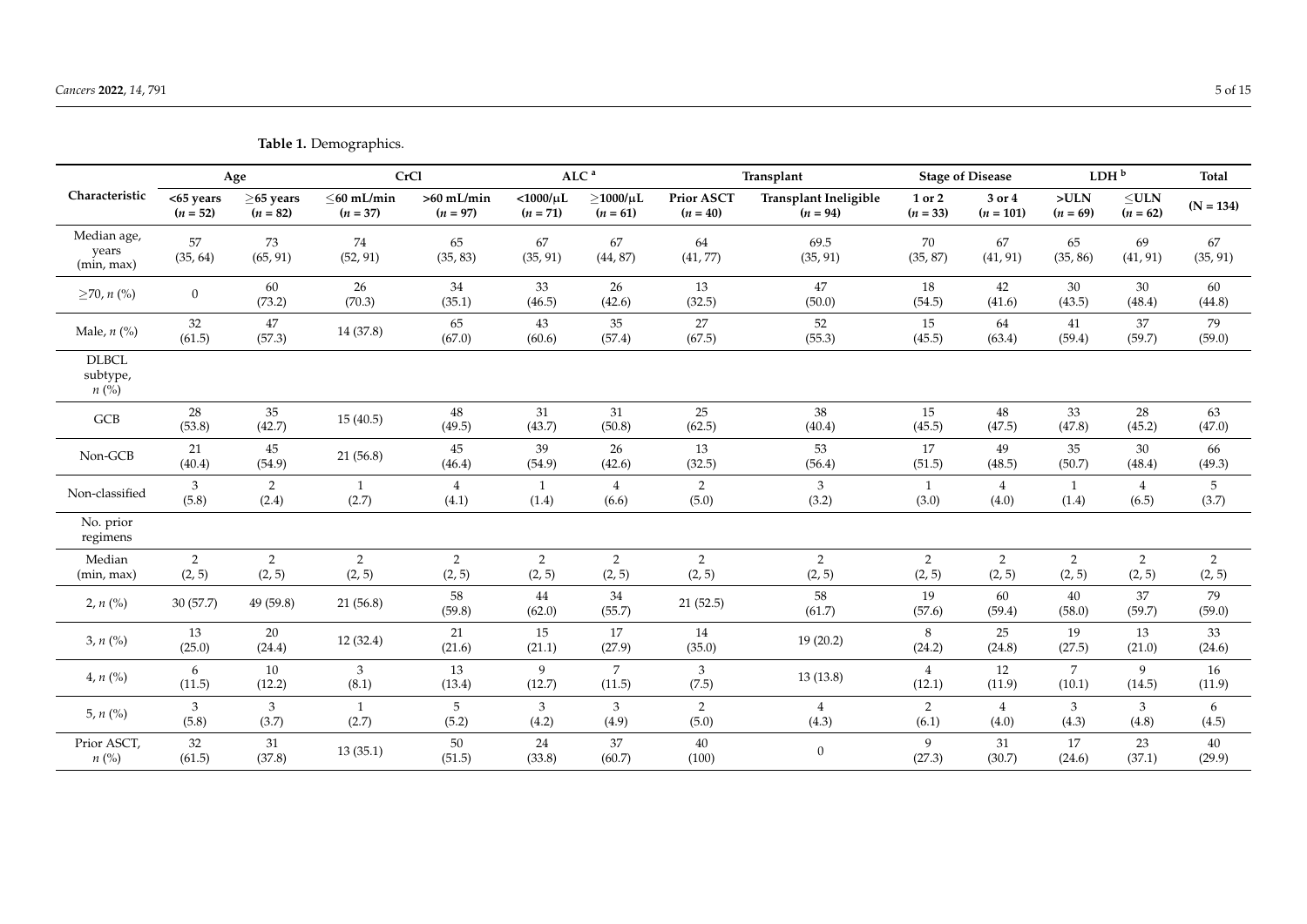**Table 1.** *Cont.*

| Characteristic                          |                            | Age                           |                          | <b>CrCl</b>                |                                 | ALC <sup>a</sup>            |                                 | Transplant                          |                      | <b>Stage of Disease</b> | LDH <sup>b</sup>   |                          | Total        |
|-----------------------------------------|----------------------------|-------------------------------|--------------------------|----------------------------|---------------------------------|-----------------------------|---------------------------------|-------------------------------------|----------------------|-------------------------|--------------------|--------------------------|--------------|
|                                         | $<$ 65 years<br>$(n = 52)$ | $\geq$ 65 years<br>$(n = 82)$ | <60 mL/min<br>$(n = 37)$ | $>60$ mL/min<br>$(n = 97)$ | $<$ 1000/ $\mu$ L<br>$(n = 71)$ | $>1000/\mu L$<br>$(n = 61)$ | <b>Prior ASCT</b><br>$(n = 40)$ | Transplant Ineligible<br>$(n = 94)$ | 1 or 2<br>$(n = 33)$ | 3 or 4<br>$(n = 101)$   | >ULN<br>$(n = 69)$ | $\leq$ ULN<br>$(n = 62)$ | $(N = 134)$  |
| Refractory<br>Status <sup>c</sup>       |                            |                               |                          |                            |                                 |                             |                                 |                                     |                      |                         |                    |                          |              |
| Primary,<br>$n$ (%)                     | 22<br>(42.3)               | 33<br>(40.2)                  | 15<br>(40.5)             | 40<br>(41.2)               | 27<br>(38.0)                    | 28<br>(45.9)                | -11<br>(27.5)                   | 44<br>(46.8)                        | (33.3)               | 44<br>(43.6)            | 27<br>(43.6)       | 26<br>(37.7)             | 55<br>(41.0) |
| Non-primary<br>refractory,<br>$n\ (\%)$ | 23<br>(44.2)               | 39<br>(47.6)                  | 16<br>(43.2)             | 46<br>(47.4)               | 34<br>(47.9)                    | 26<br>(42.6)                | 23<br>(57.5)                    | 39<br>(41.5)                        | (51.5)               | 45<br>(44.6)            | 26<br>(41.9)       | 36<br>(52.2)             | 62<br>(46.3) |

Abbreviations: ALC = absolute lymphocyte count, ASCT = autologous stem cell transplant, CrCl = creatinine clearance, DLBCL = diffuse large B-cell lymphoma, GCB = germinal center B-cell, LDH = lactate dehydrogenase, max = maximum, min = minimum, ULN = upper limit of normal. <sup>a</sup> Data missing for 2 patients. <sup>b</sup> Data missing for 3 patients. <sup>c</sup> Primary refractory is defined as disease progression within 6 months of first-line therapy. Non-primary refractory disease is defined as disease progression ≥6 months after first-line therapy.

**Table 2.** Efficacy of selinexor based on baseline characteristics in the mITT population.

<span id="page-5-0"></span>

|                      |              | ORR <sup>a</sup> |                          | DOR <sup>b</sup>        |                   | <b>PFS</b>              |            | OS <sup>b</sup>  |                          |                                                |
|----------------------|--------------|------------------|--------------------------|-------------------------|-------------------|-------------------------|------------|------------------|--------------------------|------------------------------------------------|
| Variable             | No. Patients | $n\ (\%)$        | $p$ -Value               | Median<br><b>Months</b> | $p$ -Value        | Median<br><b>Months</b> | $p$ -Value | Median<br>Months | $p$ -Value               | Multivariate<br>Analysis<br>p-Value/HR (95%CI) |
| Overall              | 134          | 39(29.1)         | $\overline{\phantom{m}}$ | 9.3                     | $\qquad \qquad -$ | 2.6                     |            | 9.0              |                          |                                                |
| Age                  |              |                  |                          |                         |                   |                         |            |                  | $\overline{\phantom{0}}$ |                                                |
| <65 years            | 52           | 19(36.5)         | 0.19                     | 9.7                     | 0.94              | 3.6                     | 0.91       | 13.7             | $0.04\,$                 | 0.03/1.7(1.05,2.78)                            |
| $\geq$ 65 years      | 82           | 20(24.4)         |                          | 9.2                     |                   | 2.3                     |            | 7.8              |                          |                                                |
| CrCl                 |              |                  |                          |                         |                   |                         |            |                  |                          |                                                |
| $\leq$ 60 mL/min     | 37           | 11(29.7)         | 1.00                     | 23.0                    | 0.24              | 3.5                     | 0.66       | 7.8              | 0.59                     |                                                |
| $>60$ mL/min         | 97           | 28 (28.9)        |                          | 9.2                     |                   | 2.3                     |            | 9.1              |                          |                                                |
| <b>DLBCL Subtype</b> |              |                  |                          |                         |                   |                         |            |                  |                          |                                                |
| GCB                  | 63           | 20(31.7)         | $0.45\,$                 | 23                      | 0.39              | 3.6                     | 0.105      | 9.0              | 0.836                    |                                                |
| Non-GCB              | 66           | 16(24.2)         |                          | 9.3                     |                   | 2.1                     |            | 8.3              |                          |                                                |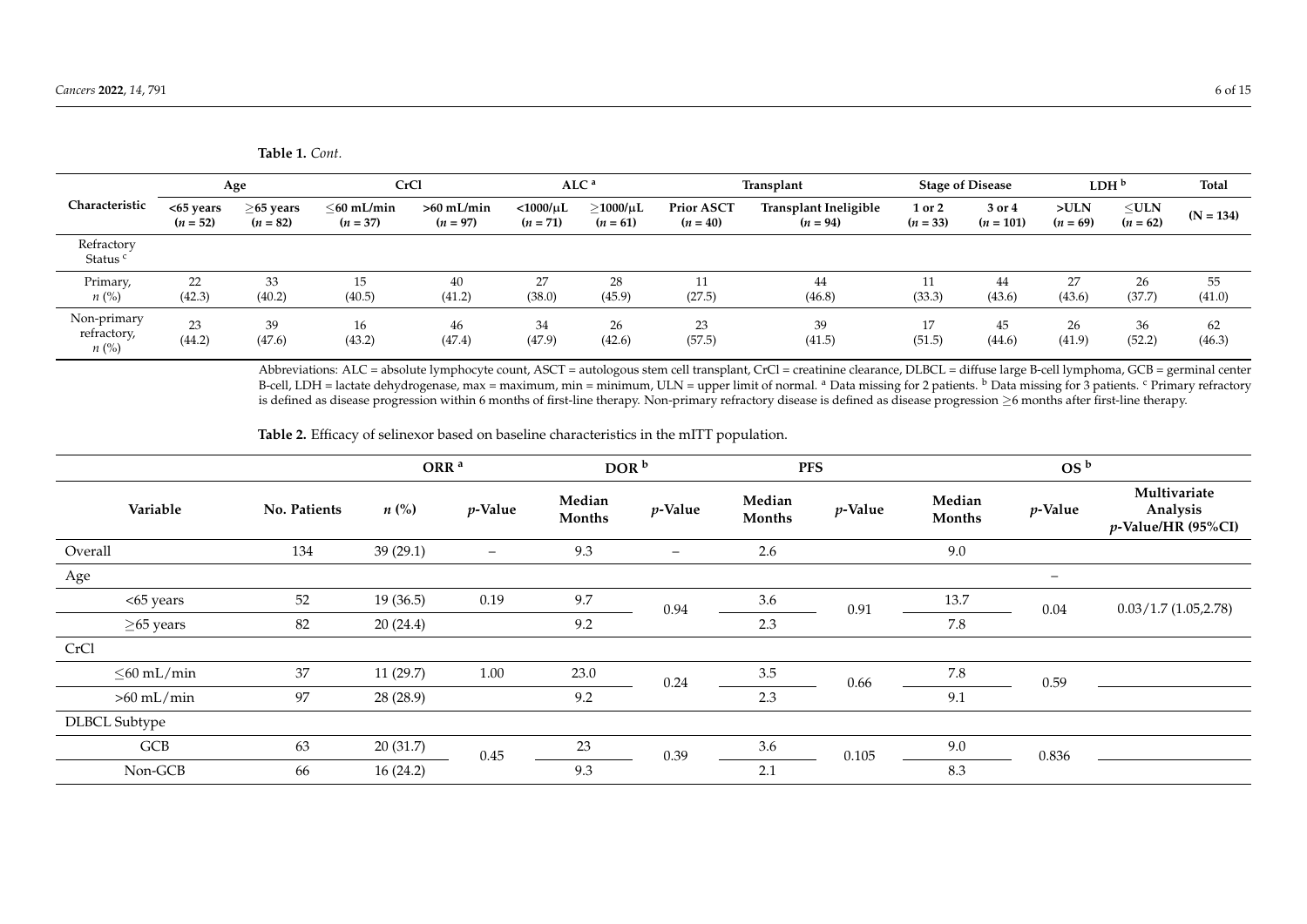**Table 2.** *Cont.*

|                                |              | ORR <sup>a</sup> |            | DOR <sup>b</sup> |            | <b>PFS</b>       |            |                  | OS <sup>b</sup> |                                                |
|--------------------------------|--------------|------------------|------------|------------------|------------|------------------|------------|------------------|-----------------|------------------------------------------------|
| Variable                       | No. Patients | $n\ (\%)$        | $p$ -Value | Median<br>Months | $p$ -Value | Median<br>Months | $p$ -Value | Median<br>Months | $p$ -Value      | Multivariate<br>Analysis<br>p-Value/HR (95%CI) |
| Lymphocyte <sup>c</sup>        |              |                  |            |                  |            |                  |            |                  |                 |                                                |
| $<$ 1000/ $\mu$ L              | $71\,$       | 18(25.4)         | 0.45       | 4.9              | 0.23       | 2.1              | $0.13\,$   | 7.6              | $0.01\,$        | 0.07/1.56(0.97,251)                            |
| $\geq$ 1000/ $\mu$ L           | 61           | 20 (32.8)        |            | 23               |            | 3.6              |            | 15.5             |                 |                                                |
| Transplant                     |              |                  |            |                  |            |                  |            |                  |                 |                                                |
| Prior ASCT                     | 40           | 17(42.5)         | 0.04       | $\!\!8.4$        | 0.93       | 4.6              | $0.17\,$   | 10.9             | $0.18\,$        |                                                |
| Transplant ineligible          | $\rm 94$     | 22 (23.4)        |            | 9.7              |            | 2.1              |            | 7.8              |                 |                                                |
| No. Prior Therapies            |              |                  |            |                  |            |                  |            |                  |                 |                                                |
| $\overline{2}$                 | 79           | 22(27.8)         | $0.85\,$   | 10.4             | $0.40\,$   | 3.7              | 0.35       | 9.1              | 0.76            |                                                |
| $\geq$ 3                       | 55           | 17(30.9)         |            | 8.4              |            | 2.1              |            | 8.2              |                 |                                                |
| Refractory Status <sup>d</sup> |              |                  |            |                  |            |                  |            |                  |                 |                                                |
| Primary                        | 55           | 12(21.8)         | 0.11       | 10.4             | 0.75       | 1.9              | $0.02\,$   | 6.6              | 0.46            |                                                |
| Non-primary refractory         | 62           | 23(37.1)         |            | 4.9              |            | 3.8              |            | $11.1\,$         |                 |                                                |
| Ann Arbor Stage                |              |                  |            |                  |            |                  |            |                  |                 |                                                |
| 1 or 2                         | 33           | 10(30.3)         | $1.00\,$   | $\rm NR$         | 0.003      | 4.0              | 0.04       | 9.8              | 0.91            |                                                |
| 3 or 4                         | 101          | 29 (28.7)        |            | 4.9              |            | 2.3              |            | 9.0              |                 |                                                |
| LDH <sup>e</sup>               |              |                  |            |                  |            |                  |            |                  |                 |                                                |
| $\leq$ ULN                     | 62           | 26(41.9)         | 0.004      | 10.4             | 0.98       | $3.8\,$          | 0.004      | 20.8             | < 0.001         | <0.001/2.35(1.45,3.79)                         |
| >ULN                           | 69           | 12(17.4)         |            | 9.7              |            | 1.9              |            | 5.4              |                 |                                                |

Abbreviations: ASCT = autologous stem cell transplant, CrCl = creatinine clearance, DOR = duration of response, LDH = lactate dehydrogenase, No. = number, NR = Not reached, ORR = overall response rate, OS = overall survival, PFS = progression-free survival, ULN = upper limit of normal. <sup>a</sup> Comparison was calculated using 2-sided *p*-value (chi-squared test). <sup>b</sup> Comparison was calculated using 2-sided *p*-value (log-rank test). <sup>c</sup> Data from 2 patients missing. <sup>d</sup> Primary refractory is defined as disease progression within 6 months of first-line therapy. Non-primary refractory disease is defined as disease progression ≥6 months after first-line therapy. <sup>e</sup> Data from 3 patients missing. Definitions: Overall response rate is the proportion of patients who achieve a partial response or complete response.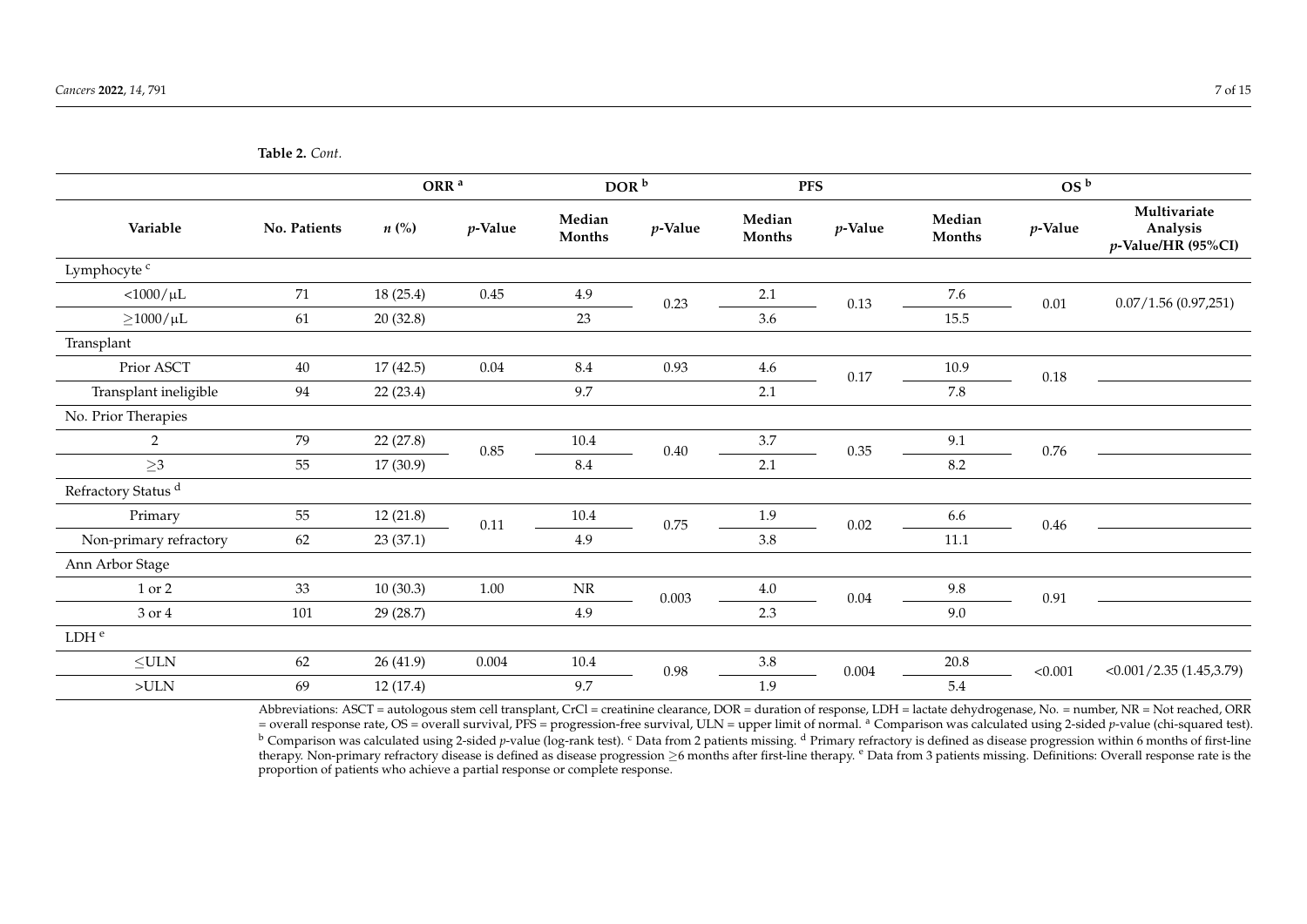

<span id="page-7-0"></span>

**Figure 1.** Kaplan–Meier estimated overall survival based on baseline characteristics: (**a**) age, <65 years vs.  $>65$  years; (b) renal function, creatinine clearance (CrCL)  $< 60$  mL/min vs.  $>60$  mL/min; (**c**) DLBCL subtypes, germinal center (GCB) vs. non-GCB; (**d**) absolute lymphocyte count (ALC), <1000/µL vs. ≥1000/µL; (e) prior ASCT or transplant ineligible; (**f**) number of prior lines of therapy, 2 vs. ≥3 prior lines; (**g**) refractory disease status, progressive disease (PD) < 6 months from first line therapy (primary refractory) vs.  $PD \ge 6$  months from first line (non-primary refractory); (**h**) Ann Arbor stage 1 or 2 vs. stage 3 or 4; (**i**) lactate dehydrogenase (LDH) level, >ULN vs.  $\leq$ ULN. Abbreviations: ALC = absolute lymphocyte count, ASCT = autologous stem cell transplant, CrCl = creatinine clearance, DLBCL = diffuse large B-cell lymphoma, GCB = germinal center B-cell, LDH = lactate dehydrogenase, ULN = upper limit of normal.

#### 3.3.3. Germinal Center B-Cell versus Non-Germinal Center B-cell

ORR for patients with GCB was numerically (31.7%) but not significantly higher than for non-GCB (24.2%) DLBCL ( $p = 0.45$ ) and median DOR was 23 months and 9.3 months, respectively (HR 1.58 [95% CI 0.55–4.53],  $p = 0.39$ ). OS was similar with 9.0 months for patients with the GCB subtype and 8.3 months for patients with non-GCB (HR 0.95 [95% CI  $0.61 - 1.50$ ],  $p = 0.84$ ).

## 3.3.4. Absolute Lymphocyte Count

There was no statistically significant difference in ORR between patients with baseline ALC < 1000/µL or ≥1000/µL, with ORR of 25.4% vs. 32.8% (*p* = 0.45). A trend toward higher DOR was observed in patients with  $ALC \geq 1000/\mu L$  (4.9 months vs. 23 months, HR 1.83 [95%CI 0.68–4.97],  $p = 0.23$ ) while median OS was significantly shorter for patients with ALC <  $1000/\mu$ L (7.6 months vs. 15.5 months, HR 1.79 [95% CI 1.12–2.84],  $p = 0.01$ ) as previously reported in DLBCL [\[21\]](#page-14-10).

## 3.3.5. Prior ASCT vs. Transplant Ineligible

As compared with patients who were transplant ineligible, patients who received a prior ASCT had a significantly better ORR (42.5% vs. 23.4% [*p* = 0.04]) while median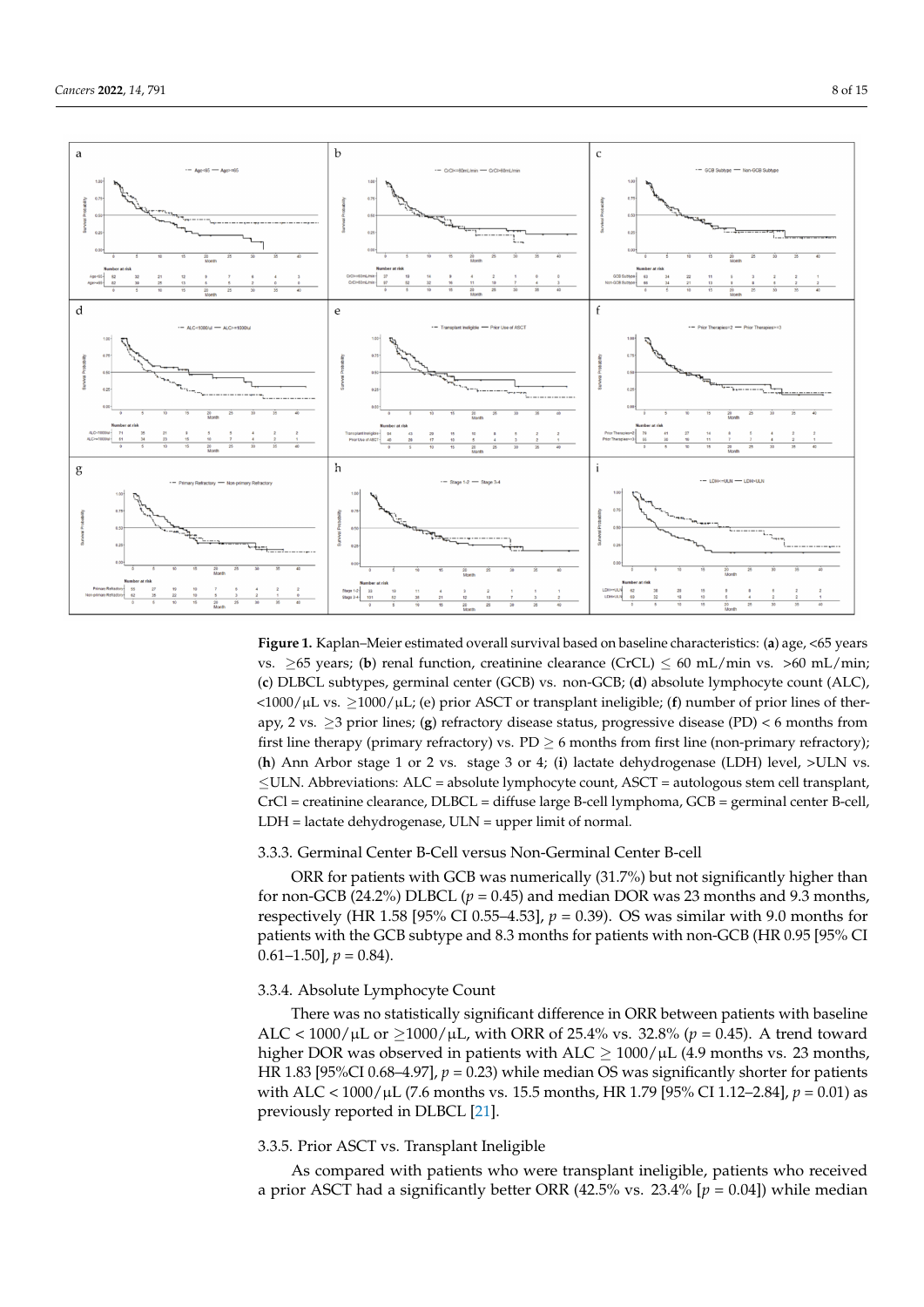DOR was similar (8.4 months vs. 9.7 months [*p* = 0.93]). Median OS for patients with prior ASCT was 10.9 months versus 7.8 months for those who were transplant ineligible (HR 0.72; 95% CI 0.44–1.17;  $p = 0.18$ ). The reasons that patients were ineligible for ASCT may have included one or more of the following: persistent disease (*n* = 30), failure to collect stem cells (*n* = 5), age (*n* = 46), frailty (*n* = 13), inadequate performance status (*n* = 10), renal or hepatic dysfunction (*n* = 3), comorbidities (n = 7), cardiac dysfunction (*n* = 9), pulmonary dysfunction ( $n = 3$ ), infection risk ( $n = 2$ ), patient's refusal ( $n = 6$ ), or financial reasons  $(n = 6)$ .

#### 3.3.6. Prior Therapy

ORR for patients who previously received 2 lines of therapy was 27.8% versus 30.9% for those with  $>$ 3 lines ( $p = 0.85$ ); median DORs were 10.4 months and 8.4 months (HR 1.51) [95% CI 0.58–3.94],  $p = 0.40$ ), respectively. Median OS for patients with 2 prior lines of therapy was 9.1 months versus 8.2 months for those with  $\geq$ 3 lines (HR 0.93; 95% CI 0.60–1.46;  $p = 0.76$ ).

#### 3.3.7. Disease Refractory Status

The ORR in patients with DLBCL that progressed within 6 months of first-line therapy (defined as primary refractory disease) was numerically lower but not significantly different from that for patients with PD  $\geq 6$  months after first-line therapy (21.8% vs. 37.1%, *p* = 0.11). Median DORs were 9.7 months and 9.3 months (HR 0.84 [95% CI 0.28–2.54],  $p = 0.76$ ), respectively. Median OS for patients with primary refractory disease was 6.6 months versus 11.1 months for those with disease that progressed  $\geq 6$  months after first-line therapy (HR 0.84;  $95\%$  CI 0.52–1.35;  $p = 0.46$ ).

#### 3.3.8. Ann Arbor Stage 1 or 2 vs. 3 or 4

Patients with disease stage 1 or 2 versus 3 or 4 at screening had similar ORRs (30.3% vs. 28.7% [*p* = 1.00], respectively). Median DOR was not reached for patients with stage 1 or 2 disease and was 4.9 months for those with stage 3 or 4 disease. Median OS was similar with 9.8 months for patients with stage 1 or 2 disease and 9.0 months for patients with stage 3 or 4 (HR 0.97 [95% CI 0.57–1.64], *p* = 0.91). ORR and OS were not statistically different for patients with extranodal disease versus those without it: ORRs were 29.5% vs. 28.2% (*p* = 1.00), and OS were 8.2 months vs. 11.2 months (HR 1.03 [95% CI 0.62–1.72], *p* = 0.91).

## 3.3.9. Lactate Dehydrogenase >ULN vs. ≤ULN

Of the patients with baseline LDH > ULN, 17.4% had a response to treatment while 41.9% of those with baseline LDH  $\leq$  ULN had an ORR ( $p = 0.004$ ); median DOR was 9.7 months for patients with  $LDH > ULN$  and 10.4 months for patients with  $LDH < ULN$ . Median OS was significantly shorter for patients with LDH > ULN (5.4 months vs. 20.8 months, HR 2.33 [95% CI 1.45–3.72], *p* = 0.0003).

Multivariate analysis including age, ALC, and LDH showed that only  $LDH \leq ULN$ was independently associated with higher OS (HR = 2.35 [95% CI 1.45–3.79]) (see Table [2\)](#page-5-0).

## *3.4. Safety*

The safety profile of these post hoc analyses is based on the baseline characteristics and adverse events (AEs) reported by patients during the SADAL study.

Overall, 132 of the 134 patients (98.5%) included in this analysis experienced at least one AE during the study. Across the baseline characteristics, thrombocytopenia (rarely with clinically significant bleeding) and nausea occurred in at least 50% of the patients (Table [3\)](#page-9-0). There were no notable differences in AEs between the categories for each characteristic.

The frequency of grade 3 or higher AEs ranged from 82% to 90% for the categories of each characteristic and was similar for most characteristics including age (<65 years, 82.7%;  $\geq$ 65 years, 85.4%), DLBCL subtypes (GCB, 81.0%; non-GCB, 86.4%), ALC (<1000/ $\mu$ L, 85.9%;  $\geq$ 1000/µL 82.0%), disease stage (1 or 2, 81.8%; 3 or 4, 85.1%), and LDH (>ULN, 87.0%;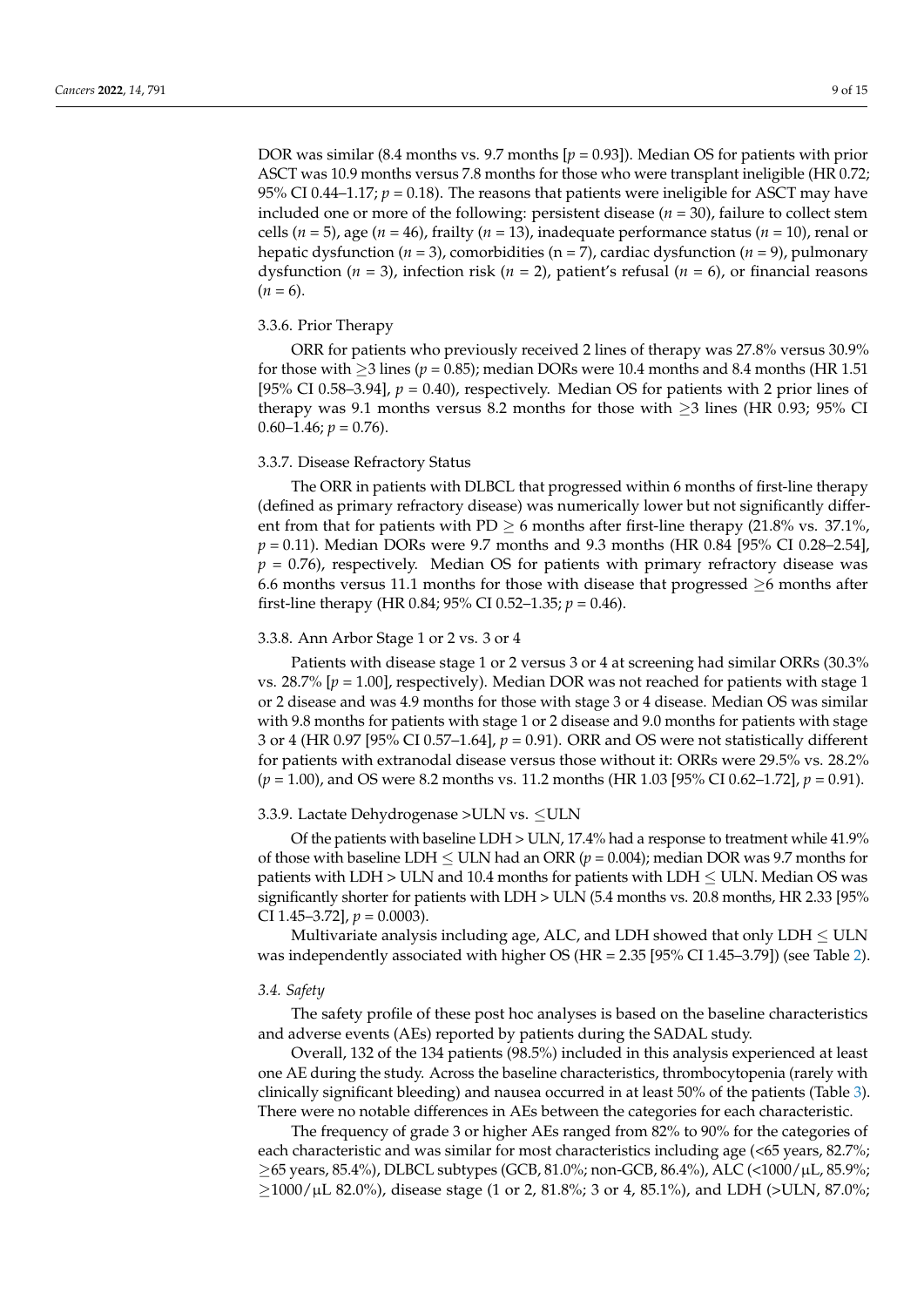$\leq$ ULN, 82.3%), prior therapies (<2 therapies, 84.8%;  $\geq$ 3 therapies, 83.6%), and refractory disease (PD < 6 months after first-line therapy, 83.6%; PD  $\geq$  6 months, 85.5%). Patients with  $CrCl \leq 60$  mL/min had a slightly higher incidence of grade 3 or higher AEs than patients with CrCl  $> 60$  mL/min (89.2% vs. 82.5%). The incidence of grade 3 or higher AEs was higher for patients with prior ASCT versus transplant ineligible (90.0% vs. 81.9%).

|                                      |           | Age (Years)        |                   | Transplant                   |                    |  |  |  |
|--------------------------------------|-----------|--------------------|-------------------|------------------------------|--------------------|--|--|--|
| <b>Adverse Event</b>                 | $65$      | >65                | <b>Prior ASCT</b> | <b>Transplant Ineligible</b> | $(N = 134)$        |  |  |  |
|                                      |           | $n\left(\%\right)$ |                   | $n\left(\%\right)$           | $n\left(\%\right)$ |  |  |  |
| Patients with ${\geq}1$ AE           | 51(98.1)  | 81 (98.8)          | 40 (100.0)        | 92 (97.9)                    | 132 (98.5)         |  |  |  |
| Thrombocytopenia                     | 36 (69.2) | 46(56.1)           | 35(87.5)          | 47(50.0)                     | 82 (61.2)          |  |  |  |
| Nausea                               | 28 (53.8) | 48 (58.5)          | 25(62.5)          | 51 (54.3)                    | 76 (56.7)          |  |  |  |
| Fatigue                              | 24 (46.2) | 39 (47.6)          | 22(55.0)          | 41 (43.6)                    | 63 (47.0)          |  |  |  |
| Anaemia                              | 23 (44.2) | 34 (41.5)          | 19(47.5)          | 38 (40.4)                    | 57(42.5)           |  |  |  |
| Decreased appetite                   | 18 (34.6) | 31 (37.8)          | 15(37.5)          | 34 (36.2)                    | 49 (36.6)          |  |  |  |
| Diarrhoea                            | 15(28.8)  | 31 (37.8)          | 19 (47.5)         | 27 (28.7)                    | 46 (34.3)          |  |  |  |
| Neutropenia                          | 18 (34.6) | 24 (29.3)          | 16(40.0)          | 26 (27.7)                    | 42 (31.3)          |  |  |  |
| Constipation                         | 17(32.7)  | 23(28.0)           | 16(40.0)          | 24(25.5)                     | 40 (29.9)          |  |  |  |
| Weight decreased                     | 13(25.0)  | 27(32.9)           | 12(30.0)          | 28 (29.8)                    | 40 (29.9)          |  |  |  |
| Vomiting                             | 11(21.2)  | 27 (32.9)          | 11(27.5)          | 27(28.7)                     | 38 (28.4)          |  |  |  |
| Pyrexia                              | 12(23.1)  | 17(20.7)           | 9(22.5)           | 20(21.3)                     | 29 (21.6)          |  |  |  |
| Asthenia                             | 8(15.4)   | 20(24.4)           | 8(20.0)           | 20(21.3)                     | 28 (20.9)          |  |  |  |
| Cough                                | 10(19.2)  | 14(17.1)           | 8(20.0)           | 16(17.0)                     | 24 (17.9)          |  |  |  |
| <b>Dizziness</b>                     | 7(13.5)   | 12(14.6)           | 5(12.5)           | 14 (14.9)                    | 19 (14.2)          |  |  |  |
| Upper respiratory<br>tract infection | 10(19.2)  | 9(11.0)            | 6(15.0)           | 13(13.8)                     | 19 (14.2)          |  |  |  |
| Hypotension                          | 7(13.5)   | 10(12.2)           | 7(17.5)           | 10(10.6)                     | 17(12.7)           |  |  |  |
| Oedema peripheral                    | 3(5.8)    | 13(15.9)           | 5(12.5)           | 11(11.7)                     | 16(11.9)           |  |  |  |
| Hyponatraemia                        | 5(9.6)    | 10(12.2)           | 2(5.0)            | 13(13.8)                     | 15(11.2)           |  |  |  |
| Dyspnoea                             | 5(9.6)    | 9(11.0)            | 3(7.5)            | 11(11.7)                     | 14 (10.4)          |  |  |  |

<span id="page-9-0"></span>**Table 3.** Adverse events  $(≥10%)$  based on age and transplant status.

Abbreviations: AE = adverse event, ASCT = autologous stem cell transplant.

Serious AEs (SAEs) occurred at a similar frequency for most characteristics including age (<65 years, 48.1%; ≥65 years, 46.3%), DLBCL subtype (GCB, 44.4%; non-GCB, 48.5%), ALC (<1000/ $\mu$ L, 49.3%;  $\geq$ 1000/ $\mu$ L 44.3%), transplant status (prior ASCT, 47.5%; transplant ineligible, 46.8%), number of prior lines of therapy (2 prior lines, 48.1%;  $\geq$ 3 prior lines, 45.5%), refractory status (PD < 6 months after first-line therapy, 45.5%; PD  $\geq$  6 months, 53.2%), and LDH (>ULN, 56.5%;  $\leq$ ULN, 37.1%). Patients with CrCl > 60 mL/min had a slightly higher frequency of SAEs (49.5%) than patients with CrCl of  $\leq 60$  mL/min (40.5%). The incidence of SAEs was notably higher for patients with stage 3 or 4 disease (53.5%) compared with those with stage 1 or 2 disease (27.3%) ( $p = 0.02$ ), consistent with a significant contribution of disease extent to the development of an SAE.

Across baseline characteristics, 17.2% of patients with at least one AE withdrew from treatment with selinexor. Of all patients in this analysis, 48.5% had a dose reduction and a majority (64.2%) had at least one dose that was interrupted or withheld (Table [4\)](#page-10-0). In the SADAL study, the most common dose reduction AEs (3 or more patients [ $\geq$ 2%]) were thrombocytopenia in 30 patients (23.6%), neutropenia in 11 (8.7%), fatigue in 6 (4.7%), and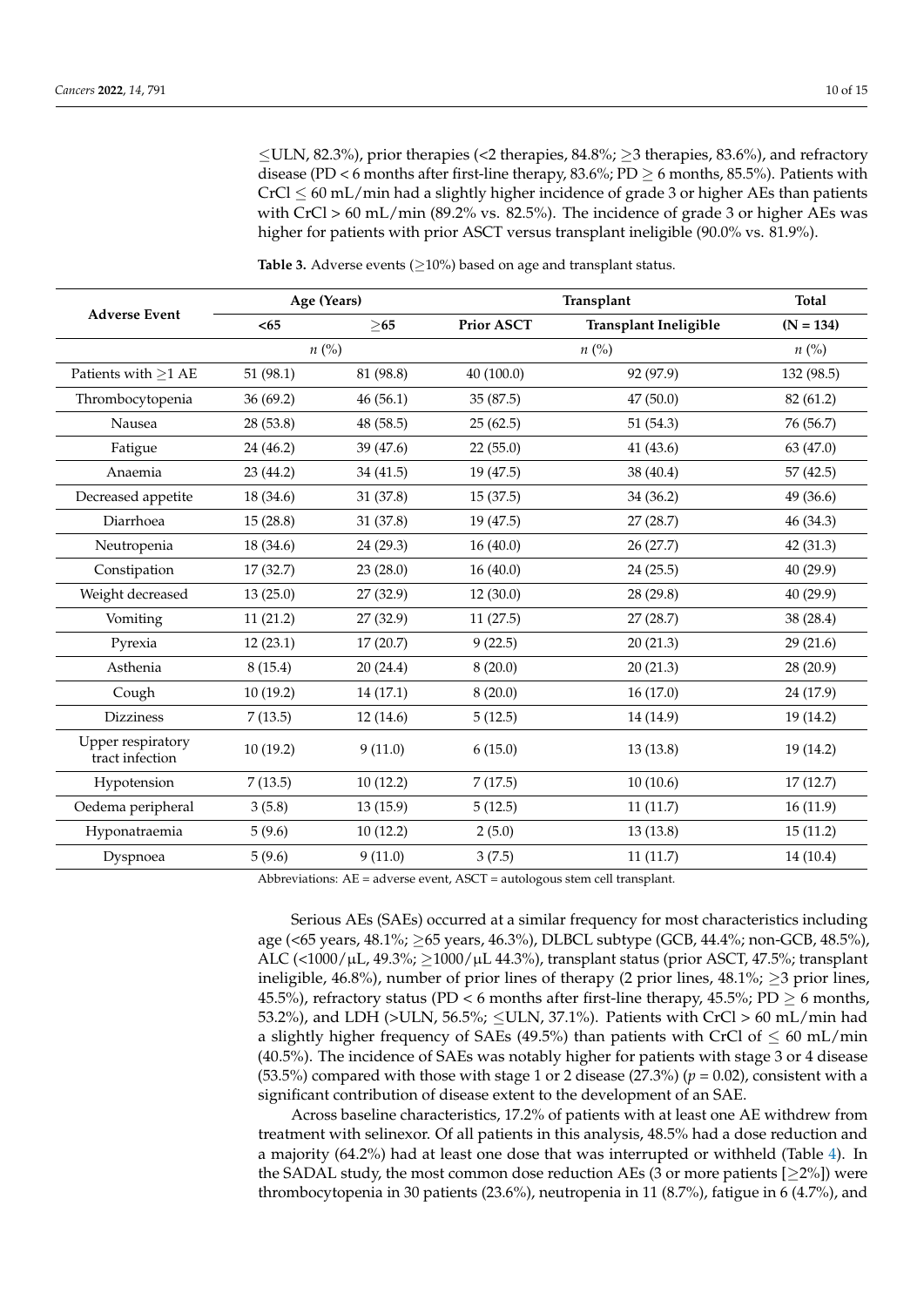nausea in 4 (3.1%). Common reasons for dose interruption of more than 2 weeks included thrombocytopenia in 18 (14.2%) patients, fatigue in 3 (2.4%), and asthenia in 3 (2.4%).

<span id="page-10-0"></span>**Table 4.** Summary of selinexor reduction, interruption, and duration.

| Variable                       | No. of<br>Patients | <b>Dose Reduction</b><br>$n\left(\%\right)$ | <b>Dose</b><br>Interruption/Withheld<br>$n\left(\%\right)$ | <b>Duration of Selinexor Treatment</b><br><b>Median Weeks</b><br>(min, max) |
|--------------------------------|--------------------|---------------------------------------------|------------------------------------------------------------|-----------------------------------------------------------------------------|
| Overall                        | 134                | 65 (48.5%)                                  | 86 (64.2%)                                                 | 9(1, 193)                                                                   |
| Age                            |                    |                                             |                                                            |                                                                             |
| <65 years                      | 52                 | 26 (50.0%)                                  | 31 (59.6%)                                                 | 13.5(1, 193)                                                                |
| $\geq$ 65 years                | 82                 | 39 (47.6%)                                  | 55 (67.1%)                                                 | 8(1, 124)                                                                   |
| CrCl                           |                    |                                             |                                                            |                                                                             |
| $\leq$ 60 mL/min               | 37                 | 17(45.9)                                    | 25(67.6)                                                   | 8(1, 124)                                                                   |
| $>60$ mL/min                   | 97                 | 48 (49.5)                                   | 61(62.9)                                                   | 9(1, 193)                                                                   |
| <b>DLBCL</b> Subtype           |                    |                                             |                                                            |                                                                             |
| <b>GCB</b>                     | 63                 | 28 (44.4)                                   | 40(63.5)                                                   | 10(1, 193)                                                                  |
| non-GCB                        | 66                 | 33 (50.0)                                   | 43 (65.2)                                                  | 8(1, 183)                                                                   |
| Lymphocyte                     |                    |                                             |                                                            |                                                                             |
| $<\!\!1000/\mu L$              | 71                 | 239 (40.8)                                  | 50(70.4)                                                   | 9(1, 193)                                                                   |
| $\geq$ 1000/ $\mu$ L           | 61                 | 34 (55.7)                                   | 34 (55.7)                                                  | 9(1, 183)                                                                   |
| Transplant                     |                    |                                             |                                                            |                                                                             |
| Prior ASCT                     | 40                 | 26(65.0)                                    | 30 (75.0)                                                  | 16(1, 183)                                                                  |
| Transplant ineligible          | 94                 | 39 (41.5)                                   | 56 (59.6)                                                  | 9(1, 193)                                                                   |
| No. Prior Therapies            |                    |                                             |                                                            |                                                                             |
| $\overline{2}$                 | 79                 | 38 (48.1)                                   | 53 $(67.1)$                                                | 9(1, 193)                                                                   |
| $\geq$ 3                       | 55                 | 27(49.1)                                    | 33 (60.0)                                                  | 8(2, 183)                                                                   |
| Refractory Status <sup>a</sup> |                    |                                             |                                                            |                                                                             |
| Primary refractory             | 55                 | 25(45.5)                                    | 35(63.6)                                                   | 9(1, 183)                                                                   |
| Non-primary refractory         | 62                 | 32(51.6)                                    | 45 (72.6)                                                  | 11(1, 124)                                                                  |
| Ann Arbor Stage                |                    |                                             |                                                            |                                                                             |
| $1$ or $2\,$                   | 33                 | 20(60.6)                                    | 22 (66.7)                                                  | 9(1, 183)                                                                   |
| 3 or 4                         | 101                | 45 (44.6)                                   | 64 (63.4)                                                  | 9(1, 193)                                                                   |
| LDH <sup>b</sup>               |                    |                                             |                                                            |                                                                             |
| $\leq$ ULN                     | 62                 | 37 (59.7)                                   | 45 (72.6)                                                  | 15(1, 193)                                                                  |
| $>ULN$                         | 69                 | 27(39.1)                                    | 41 (59.4)                                                  | 6(1, 95)                                                                    |

Abbreviations: ASCT = autologous stem cell transplant, CrCl = creatinine clearance, GCB = germinal center B-cell; LDH = lactate dehydrogenase, max = maximum, min = minimum, No. = number, ULN = upper limit of normal. <sup>a</sup> Primary refractory is defined as disease progression within 6 months of first-line therapy. Non-primary refractory disease is defined as disease progression  $\geq$ 6 months after first-line therapy.  $^{\rm b}$  Data missing for 3 patients.

Of the 134 patients in the mITT, 27 patients (20.1%) died within 30 days of receiving the last dose of selinexor: 22 (16.4%) died due to progressive disease and 5 patients (3.7%) died of an unrelated AE.

# **4. Discussion**

Clinical characteristics associated with DLBCL contribute to outcomes for patients receiving treatment for the disease. Selinexor is a novel, oral nuclear export inhibitor; it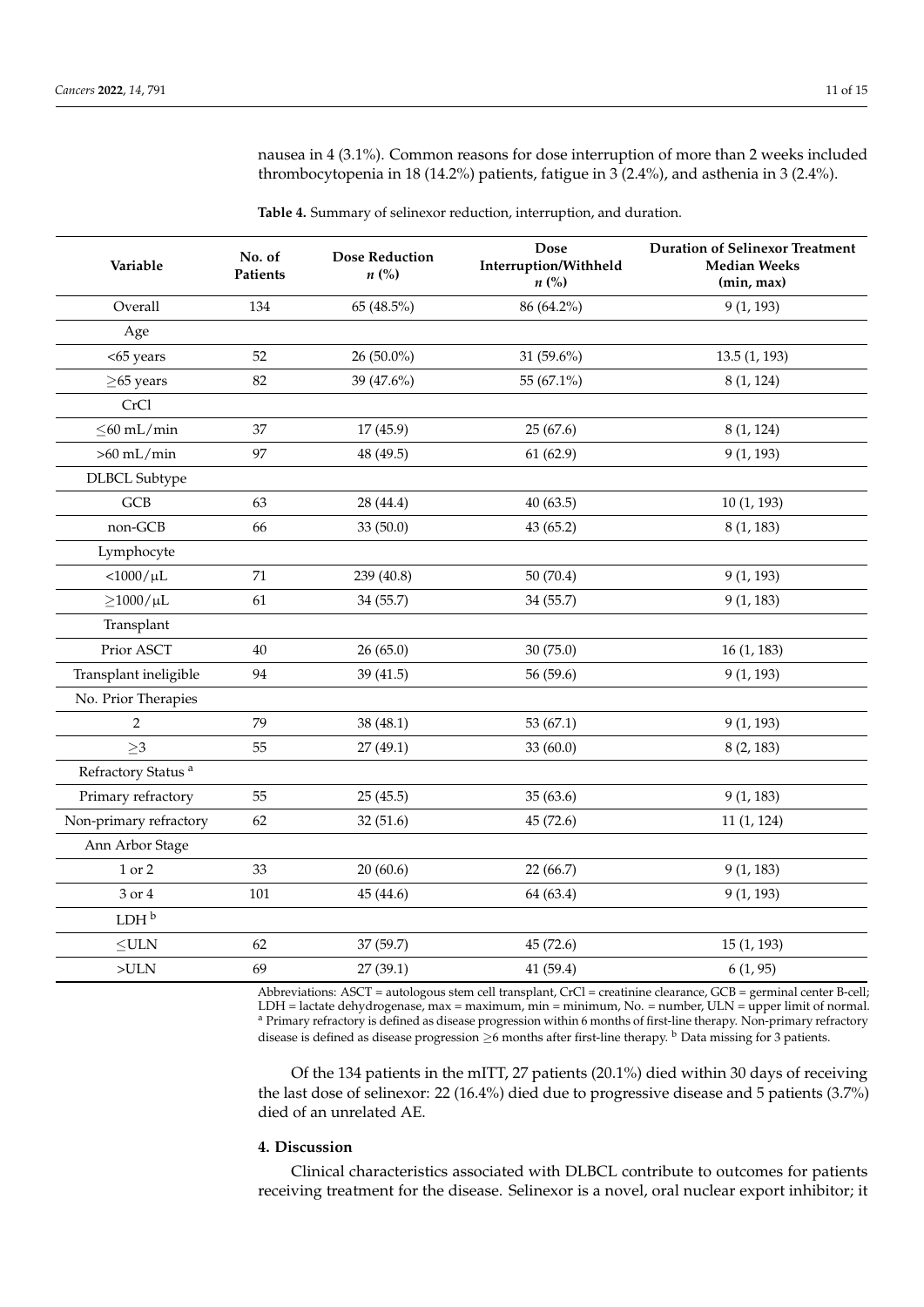is important to determine which clinical parameters of DLBCL are associated with the drug's activity and tolerability. In these post hoc analyses, we examined multiple frequently described baseline clinical characteristics of patients with R/R DLBCL who were enrolled in the SADAL study. The baseline clinical characteristics examined in these analyses included age, renal function (CrCl), DLBCL subtype, ALC, prior ASCT, number of prior lines of therapy, refractory status, Ann Arbor stage, and LDH level.

It has already been established that age is not a factor in the metabolism of selinexor and has no clinically significant effect on the pharmacokinetics of the drug [\[22\]](#page-14-11). In this analysis, we showed that patients with  $R/R$  DLBCL who were  $\geq$ 65 years had a similar clinical benefit when compared with those <65 years and treated with selinexor with comparable ORR, DOR, and perhaps most importantly, overall tolerability. As expected, younger patients (<65 years) had significantly longer OS ( $p = 0.04$ ) than those >65 years, most likely due to comorbid medical conditions in the older population [\[23\]](#page-14-12); AE rates were not significantly different in these two populations (Table [3\)](#page-9-0). Doses of treatment were interrupted or withheld for a small proportion of patients <65 years compared with patients  $\geq 65$  years (59.6% vs. 67.1%). These results indicate that single-agent oral selinexor can induce durable responses with similar tolerability in younger and older patients with heavily pretreated DLBCL. These observations are particularly important for older patients who may prefer a non-parenteral agent that can be taken at home with proper monitoring.

In addition to age, selinexor metabolism is not affected by renal function with no clinically significant effect on the pharmacokinetics of selinexor [\[22\]](#page-14-11). Additionally, renal clearance is a minor route for the elimination of selinexor with most excreted in feces by the hepatobiliary route as unchanged drug or metabolites (unpublished data). In this analysis, patients with reduced renal function ( $CrCl \leq 60$  mL/min) and those with normal function  $(CrCl > 60 \text{ mL/min})$  had similar outcomes when treated with selinexor 60 mg twice weekly, unlike other settings in which patients with newly diagnosed DLBCL and lower renal function were associated with lower overall survival [\[24\]](#page-14-13). The safety profile in the current analysis was similar between the categories in the proportion of patients who experienced AEs, the types of AEs, and deaths within 30 days of the last dose. This safety profile is similar to that from previous assessments in which patients with multiple myeloma and moderate (CrCl 30–60 mL/min) or severe (CrCl < 30 mL/min) renal impairment had a profile similar to that of selinexor in patients with normal renal function or mild renal impairment (unpublished data), which suggests that treatment with selinexor does not require dose adjustments in patients with renal dysfunction and R/R DLBCL.

Patients who were previously treated for DLBCL had strong and durable responses when treated with single-agent selinexor, regardless of GCB or non-GCB subtype [\[25\]](#page-14-14).

Low ALC is also a known poor prognostic marker in patients with DLBCL [\[21](#page-14-10)[,26](#page-14-15)[–28\]](#page-14-16). For patients treated in the SADAL trial, the ORR was similar between patients regardless of baseline ALC; however, significantly longer OS  $(p = 0.01)$  was observed in patients with baseline ALC  $\geq$  1000 µL; responses in these patients tended to last longer. These results are consistent with reports in the literature regarding the poor prognosis of baseline lymphocyte count < 1000/µL, but suggest that the anti-lymphoma activity of selinexor is minimally affected by baseline ALC.

Patients with prior ASCT, compared with those who were transplant ineligible, had a significantly higher ORR; DOR was similar with a trend for a longer OS. These results are not unexpected since patients with prior ASCT were generally fitter and had substantial responses to second-line therapy which permitted the transplant.

Numerous therapies are available to treat R/R DLBCL; however, there is no standard of care after three or more lines. When treated with selinexor, ORR, DOR, and OS were comparable for patients who had 2 versus  $\geq$ 3 lines of previous treatment, consistent with the novel, non-cross resistant mechanism of action for selinexor. Of note, the population enrolled in the SADAL study represented patients with aggressive disease as reflected in the median time of 5.4 months since last treatment to initiation of selinexor compared with the L-MIND study in which the median time was 9 months for patients treated with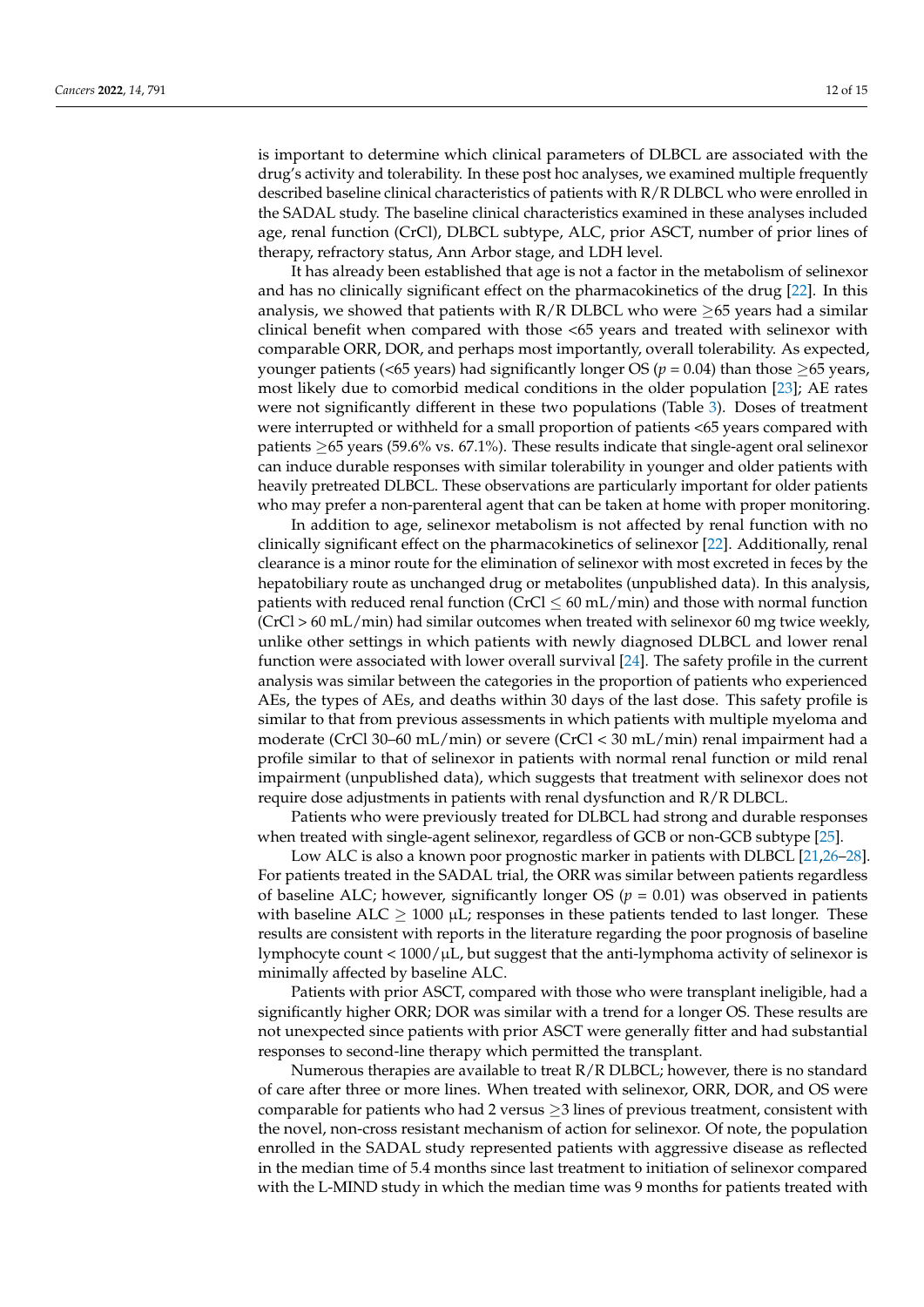tafasitamab plus lenalidomide [\[29\]](#page-14-17). Additionally, the analyses in this report showed that ORR was significantly higher for patients who had undergone ASCT than for those without it. ORR was also higher for patients with a response of PR or CR to the last line of therapy than for those without a response. Furthermore, two of the thirty-seven patients who did not have a response of PR or CR with any previous therapy had a response to selinexor (two PR, four CR). In patients with primary refractory DLBCL, ORR was not significantly lower than ORR for patients with non-primary refractory disease, again consistent with selinexor's novel mechanism of action. These results are in contrast to those from the SCHOLAR-1 analysis, a large patient-level pooled retrospective analysis in refractory disease, in which outcomes were poor for most patients (73%) who did not respond to salvage therapy or were unable to receive ASCT [\[30\]](#page-14-18). Because the SCHOLAR-1 analysis was carried out by others, we do not have the data or information on the baseline characteristics needed to compare individual characteristics with those from the SADAL study. However, overall, the outcomes from the SADAL study were better than those published from the SCHOLAR-1 analysis.

These post hoc analyses were limited by their retrospective nature and by the small number of patients in the subgroups. For these reasons some of the comparisons did not have the power to conclude whether differences were statistically significant.

Disease stage and LDH are strong prognostic factors that are part of the IPI and R-IPI prognostic scoring system for newly diagnosed patients. However, the significance of these prognostic scores is still not validated in the relapsed/refractory setting. In the current analysis, we found that, although ORR and OS were statistically similar between patients with different disease stages, ORR was significantly higher for patients with  $LDH \leq ULN$ and OS was significantly longer. These differences should be verified in larger studies, but strongly suggest that single-agent oral selinexor is substantially more active in patients with LDH  $\leq$  ULN and, as a single oral therapy, may be a particularly attractive option for these patients.

### **5. Conclusions**

Patients with R/R DLBCL tend to be clinically complex because of their advanced age and medical history which may include prior treatments, use of concomitant medications, comorbidities, and other medical concerns. As a result, these patients usually are unable to tolerate multiple cycles of standard combination therapies for DLBCL creating an unmet medical need, especially for patients with R/R DLBCL previously treated with multiple lines of therapy. Selinexor showed similar activity and tolerability across most of the frequently described clinical characteristics assessed here (age, renal function, DLBCL subtype, lymphocyte counts, prior ASCT, number of prior lines of therapy, refractory status), but appeared to be less active in patients with LDH levels >ULN. Notably, SAE rates were about twice as high in patients with stage 3/4 disease as compared with stage 1/2 DLBCL, consistent with a significant contribution to AEs from the tumor itself. Selinexor, with its novel mechanism of action, ease of oral administration, and ability to produce rapid and durable responses in patients with heavily pretreated disease, may help to fill this important unmet clinical need. Combination therapy studies with selinexor (NCT04442022, NCT04607772) are ongoing to determine optimal dosing and response rates/durability; these regimens are highly likely to be substantially more active than single-agent selinexor.

**Author Contributions:** M.M. and J.S. contributed to the study design; J.M.Z., G.F., R.-O.C., J.S.P.V., N.K., S.C., B.H., C.T., F.C., F.D.l.C., J.K., N.H., U.J., P.C., R.G., K.W., S.B., J.-M.S., M.S., M.E., F.O., T.P.V., P.S., M.K., J.S., M.C. and M.M. collected the data; J.X. analyzed the data; K.C. (Kelly Corona) and K.C. (Kamal Chamoun). played an important role in interpreting the results. All authors have read and agreed to the published version of the manuscript.

**Funding:** Karyopharm Therapeutics sponsored the SADAL study. Karyopharm Therapeutics paid for the post-hoc analyses described here and for the medical writing services provided to prepare this report.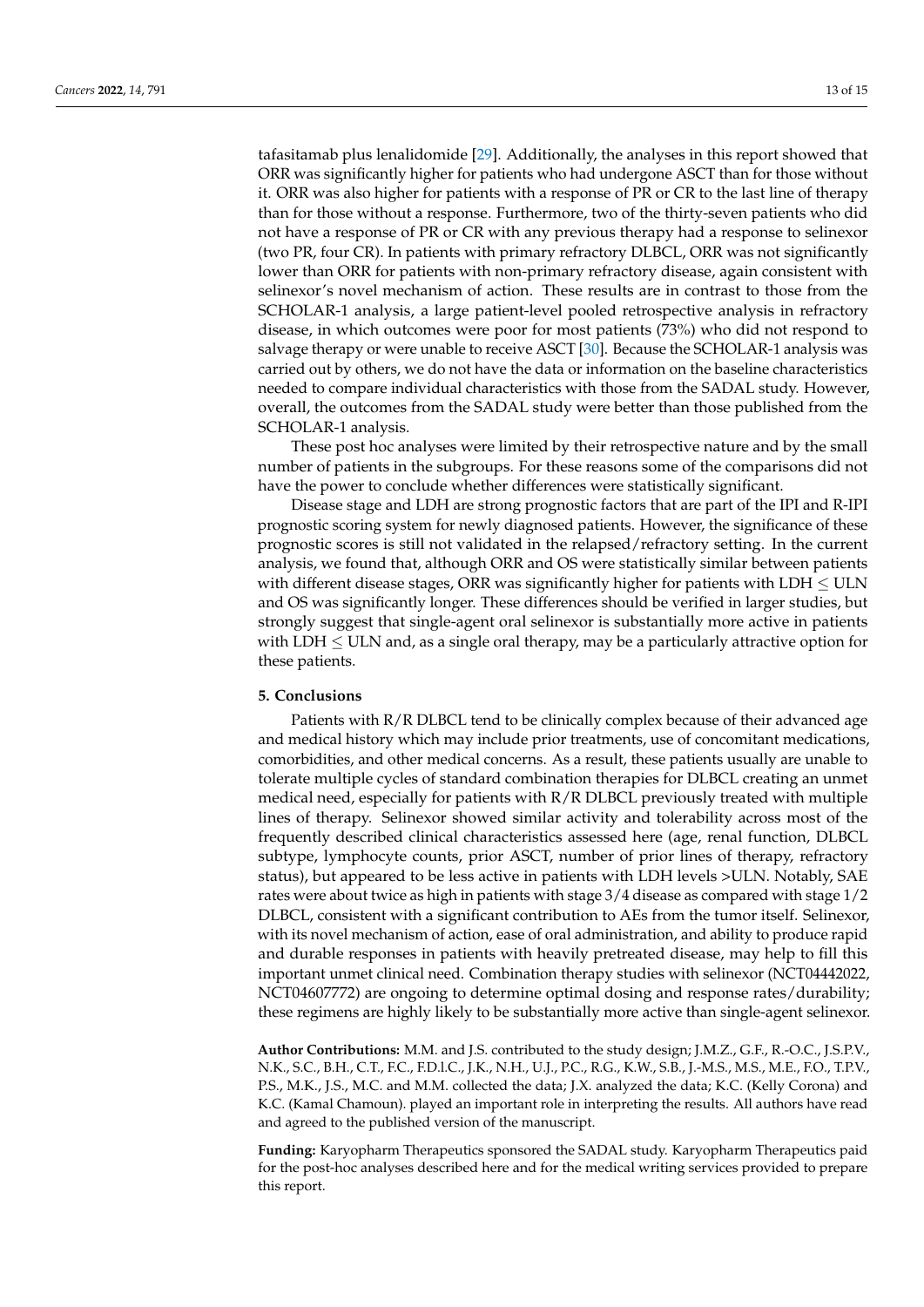**Institutional Review Board Statement:** The institutional review board approved the protocol (Protocol Number:KCP-330-009), and the study was done in accordance with the International Conference on Harmonisation Good Clinical Practice guidelines and the principles of the Declaration of Helsinki.

**Informed Consent Statement:** The SADAL study was approved and performed in accordance with the International Conference on Harmonization, the Guidelines for Good Clinical Practice, appropriate regulatory requirements, and with approval of institutional review boards at individual enrolling institutions. All patients provided written informed consent before study start.

**Data Availability Statement:** The data presented in this study are available on request.

**Acknowledgments:** Medical writing services were provided by Christine Kuepfer.

**Conflicts of Interest:** G.F. reports advisory boards/lecturing for Karyopharm, Roche, Abbvie, Janssen, and AstraZeneca. R-O.C. reports advisory boards for Roche, Takeda, Bristol-Myers Squibb, Amgen, Gilead, Merck, Abbvie, and research grants from Roche and Gilead outside the submitted work. C.T. reports advisory boards for Novartis, Kite Pharma, Roche, Bristol-Myers Squibb, Amgen, Gilead, Merck, Abbvie and Incyte. J.K. reports research funding from Janssen, Roche, and AstraZeneca; honoraria from Amgen, Antengene, AstraZeneca, Bristol-Myers Squibb, Gilead, Incyte, Janssen, Karyopharm, Merck, Novartis, Pfizer, Roche, Seattle Genetics, and TG Therapeutics; consulting for Abbvie, Bristol-Myers Squibb, Gilead, Karyopharm, Merck, Roche, and Seattle Genetics; and serving on a data safety and monitoring board for Karyopharm. N.H. reports advisory boards for Novartis, Gilead, Roche, Janssen, CSL, and Antegen. U.J. reports honoraria for advisory boards for Karyopharm. P.F.C. reports research funding from ADC Therapeutics; grants from Genentech; consulting from ADC Therapeutics, Kite Pharma, Verastem Oncology, Seattle Genetics, Amgen and TG Therapeutics; and speaker's bureau from Celgene. R.G. reports consulting for Roche, Jansen, Takeda, Gilead, Medison, Novartis and Neopharm. M.S. reports personal fees from Karyopharm during the conduct of the study, and personal fees from Amgen, Abbvie, Gilead, Takeda, Celgene, Pharmacyclics, Astellas, Verastem, Merck, Novartis, Genentech, and Seattle Genetics, outside the submitted work. T.P.V. reports research support from Merck, Takeda, Amgen, Pfizer, and Dr. Reddy's; honoraria from Takeda, Roche, Genesis Pharma, Merck, Novartis, Amgen, Glaxo, Abbvie, Integris, and Astra Zeneca; and serves on the scientific advisory board of Takeda, Roche, Genesis Pharma, and Novartis. M.C. reports speaking for Amgen, Janssen, Novartis, Roche, Sandoz, and Takeda; advisory boards/consulting for Bristol-Myers Squibb/Celgene, Gilead/Kite Pharma, iQone, Janssen, Karyopharm, Novartis, Roche, and Sandoz; CME support, travel and accommodation from Gilead/Kite Pharma, Janssen, Novartis, Roche, and Sandoz. J.X., K.C. (Kelly Corona), K.C. (Kamal Chamoun), and J.S. are employees and stockholders of Karyopharm Therapeutics. All other authors declare that they have no known competing financial interests or personal relationships that could have appeared to influence the work reported in this paper.

## **References**

- <span id="page-13-0"></span>1. Stewart, B.W.; Wild, C.P. (Eds.) *World Cancer Report 2014*; World Health Organization, International Agency for Research on Cancer, WHO Press: Geneva, Switzerland, 2015; Available online: [http://publications.iarc.fr/Non-Series-Publications/World-](http://publications.iarc.fr/Non-Series-Publications/World-Cancer-Reports/World-Cancer-Report-2014)[Cancer-Reports/World-Cancer-Report-2014](http://publications.iarc.fr/Non-Series-Publications/World-Cancer-Reports/World-Cancer-Report-2014) (accessed on 22 October 2020).
- <span id="page-13-1"></span>2. Howlader, N.; Noone, A.M.; Krapcho, M.; Miller, D.; Brest, A.; Yu, M.; Ruhl, J.; Tatalovich, Z.; Mariotto, A.; Lewis, D.R.; et al. (Eds.) *SEER Cancer Statistics Review, 1975–2017*; National Cancer Institute: Bethesda, MD, USA, 2020. Available online: <https://seer.cancer.gov/statfacts/html/dlbcl.html> (accessed on 22 October 2020).
- <span id="page-13-2"></span>3. Pfreundschuh, M.; Trümper, L.; Österborg, A.; Pettengell, R.; Trneny, M.; Imrie, K.; Ma, D.; Gill, D.; Walewski, J.; Zinzani, P.L.; et al. CHOP-like chemotherapy plus rituximab versus CHOP-like chemotherapy alone in young patients with good-prognosis diffuse large-B-cell lymphoma: A randomised controlled trial by the MabThera International Trial (MInT) Group. *Lancet Oncol.* **2006**, *7*, 379–391. [\[CrossRef\]](http://doi.org/10.1016/S1470-2045(06)70664-7)
- 4. Coiffier, B.; Lepage, E.; Brière, J.; Herbrecht, R.; Tilly, H.; Bouabdallah, R.; Morel, P.; Van Den Neste, E.; Salles, G.; Gaulard, P.; et al. CHOP Chemotherapy plus Rituximab Compared with CHOP Alone in Elderly Patients with Diffuse Large-B-Cell Lymphoma. *N. Engl. J. Med.* **2002**, *346*, 235–242. [\[CrossRef\]](http://doi.org/10.1056/NEJMoa011795) [\[PubMed\]](http://www.ncbi.nlm.nih.gov/pubmed/11807147)
- <span id="page-13-3"></span>5. Feugier, P.; Van Hoof, A.; Sebban, C.; Solal-Celigny, P.; Bouabdallah, R.; Fermé, C.; Christian, B.; Lepage, E.; Tilly, H.; Morschhauser, F.; et al. Long-Term Results of the R-CHOP Study in the Treatment of Elderly Patients with Diffuse Large B-Cell Lymphoma: A Study by the Groupe d'Etude des Lymphomes de l'Adulte. *J. Clin. Oncol.* **2005**, *23*, 4117–4126. [\[CrossRef\]](http://doi.org/10.1200/JCO.2005.09.131) [\[PubMed\]](http://www.ncbi.nlm.nih.gov/pubmed/15867204)
- <span id="page-13-4"></span>6. *KYMRIAH (Tisagenlecleucel) Prescribing Information*; Novartis Pharmaceuticals Corporation: East Hanover, NJ, USA, 2018.
- <span id="page-13-5"></span>7. *YESCARTA (Axicabtagene Ciloleucel) Prescribing Information*; Kite Pharma: Santa Monica, CA, USA, 2019.